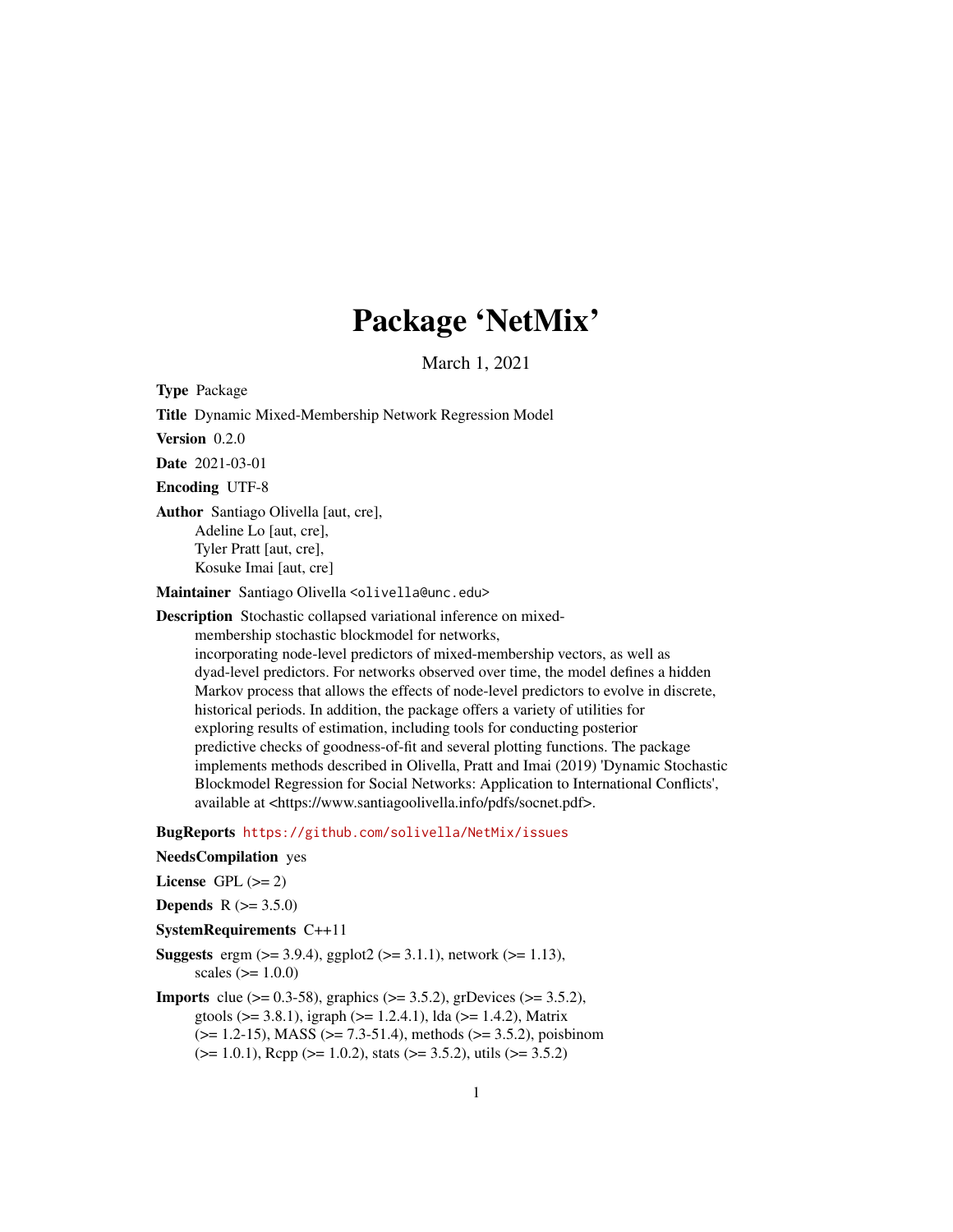<span id="page-1-0"></span>LinkingTo Rcpp, RcppArmadillo RoxygenNote 7.1.1 Repository CRAN Date/Publication 2021-03-01 17:40:08 UTC

# R topics documented:

| Index | 25 |
|-------|----|
|       |    |
|       |    |
|       |    |
|       |    |
|       |    |
|       |    |
|       |    |
|       |    |
|       |    |
|       |    |
|       |    |
|       |    |
|       |    |
|       |    |

approxB *Internal functions and generics for* mmsbm *package*

# Description

These are various utilities and generic methods used by the main package function.

# Usage

```
approxB(y, d_id, pi_matrix, directed = TRUE)getZ(pi_mat)
alphaLBound(par, tot_nodes, c_t, x_t, s_mat, t_id, var_beta, mu_beta)
alphaGrad(par, tot_nodes, c_t, x_t, s_mat, t_id, var_beta, mu_beta)
.cbind.fill(...).scaleVars(x, keep_const = TRUE)
.transf_muvar(orig, is_var, is_array, des.mat, nblock = NULL, nstate = NULL)
```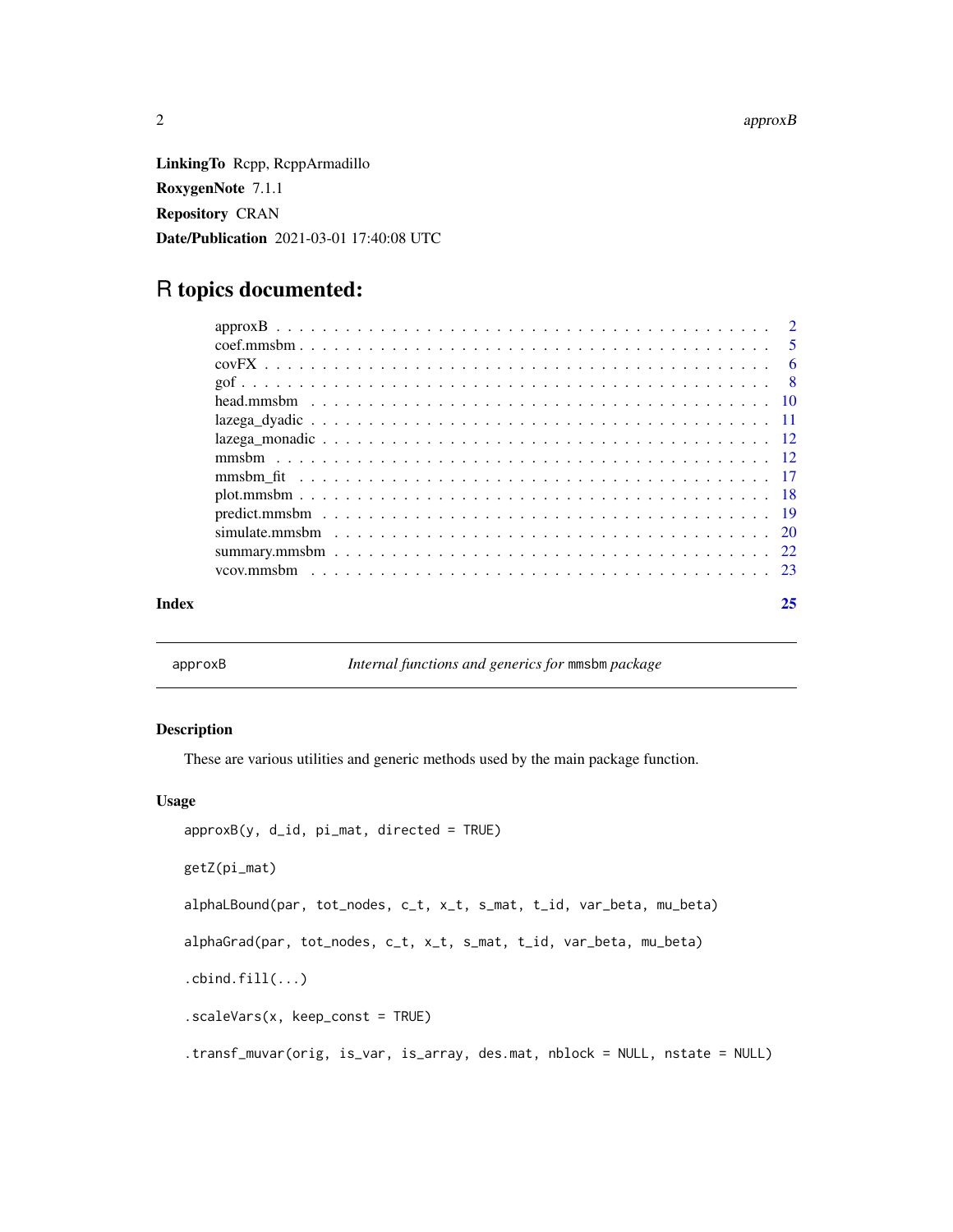```
.bar.legend(colPalette, range)
.mpower(mat, p)
.findPerm(block_list, target_mat = NULL, use_perms = TRUE)
.transf(mat)
.compute.alpha(X, beta)
.vcovBeta(
 all_phi,
 beta_coef,
 n.sim,
 n.blk,
 n.hmm,
 n.nodes,
 n.periods,
 mu.beta,
 var.beta,
 est_kappa,
  t_id_n,
 X
\mathcal{L}.e.pi(alpha_list, kappa, C_mat = NULL)
.initPi(
  soc_mats,
  dyads,
 edges,
 nodes_pp,
  dyads_pp,
 n.blocks,
 periods,
 directed,
 ctrl
)
```
# Arguments

| y, d_id, pi_mat, directed |                                                                                |
|---------------------------|--------------------------------------------------------------------------------|
|                           | Internal arguments for blockmodel approximation.                               |
| par                       | Vector of parameter values.                                                    |
| tot_nodes                 | Integer vector; total number of nodes each node interacts with.                |
| $c_t$                     | Integer matrix; samples from Poisson-Binomial counts of a node instantiating a |
|                           | group.                                                                         |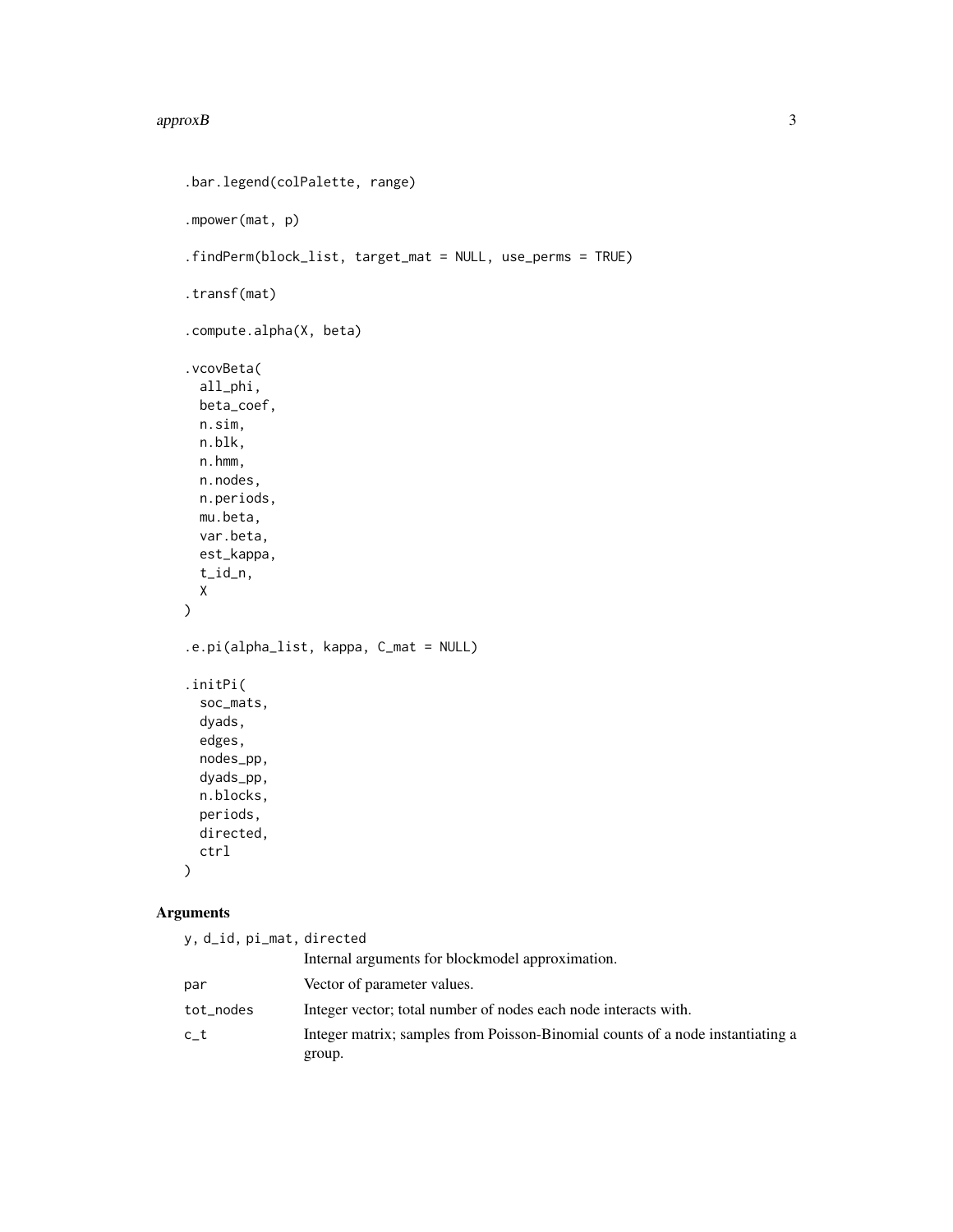| $x_t$             | Numeric matrix; transposed monadic design matrices.                                                                                                            |
|-------------------|----------------------------------------------------------------------------------------------------------------------------------------------------------------|
| s_mat             | Integer matrix; Samples of HMM states by time period.                                                                                                          |
| t_id              | Integer vector; for each node, what time-period is it observed in? zero-indexed.                                                                               |
| mu_beta, var_beta |                                                                                                                                                                |
|                   | Numeric arrays; prior mean and variances of monadic coefficients.                                                                                              |
|                   | Numeric vectors; vectors of potentially different length to be cbind-ed.                                                                                       |
| x, keep_const     | Internal arguments for matrix scaling.                                                                                                                         |
| orig              | Object to be transformed.                                                                                                                                      |
| is_var            | Boolean. Is the object to be transformed a variance term?                                                                                                      |
| is_array          | Boolean. Is the object to be transformed an array?                                                                                                             |
| des.mat           | Numeric matrix. Design matrix corresponding to transformed object.                                                                                             |
| nblock            | Number of groups in model, defaults to NULL.                                                                                                                   |
| nstate            | Number of hidden Markov states in model, defaults to NULL.                                                                                                     |
| colPalette        | A function produced by colorRamp.                                                                                                                              |
| range             | The range of values to label the legend.                                                                                                                       |
| mat               | Numeric matrix.                                                                                                                                                |
| р                 | Numeric scalar; power to raise matrix to.                                                                                                                      |
| block_list        | List of matrices; each element is a square, numeric matrix that defines a block-<br>model,                                                                     |
| target_mat        | Numeric matrix; reference blockmodel that those in block_list should be aligned<br>to. Optional, defaults to NULL.                                             |
| use_perms         | Boolean; should all row/column permutations be explored when realigning ma-<br>trices? defaults to TRUE.                                                       |
| Χ                 | Numeric matrix; design matrix of monadic predictors.                                                                                                           |
| beta              | Numeric array; array of coefficients associated with monadic predictors. It of<br>dimensions Nr. Predictors by Nr. of Blocks by Nr. of HMM states.             |
|                   | all_phi, beta_coef, n.sim, n.blk, n.hmm, n.nodes, n.periods, mu.beta, var.beta, est_kappa, t_id_n,<br>Additional internal arguments for covariance estimation. |
| alpha_list        | List of mixed-membership parameter matrices.                                                                                                                   |
| kappa             | Numeric matrix; matrix of marginal HMM state probabilities.                                                                                                    |
| C <sub>mat</sub>  | Numeric matrix; matrix of posterior counts of block instantiations per node.                                                                                   |
|                   | soc_mats, dyads, edges, nodes_pp, dyads_pp, n.blocks, periods, ctrl<br>Internal arguments for MM computation.                                                  |

# Details

These functions are meant for internal use only.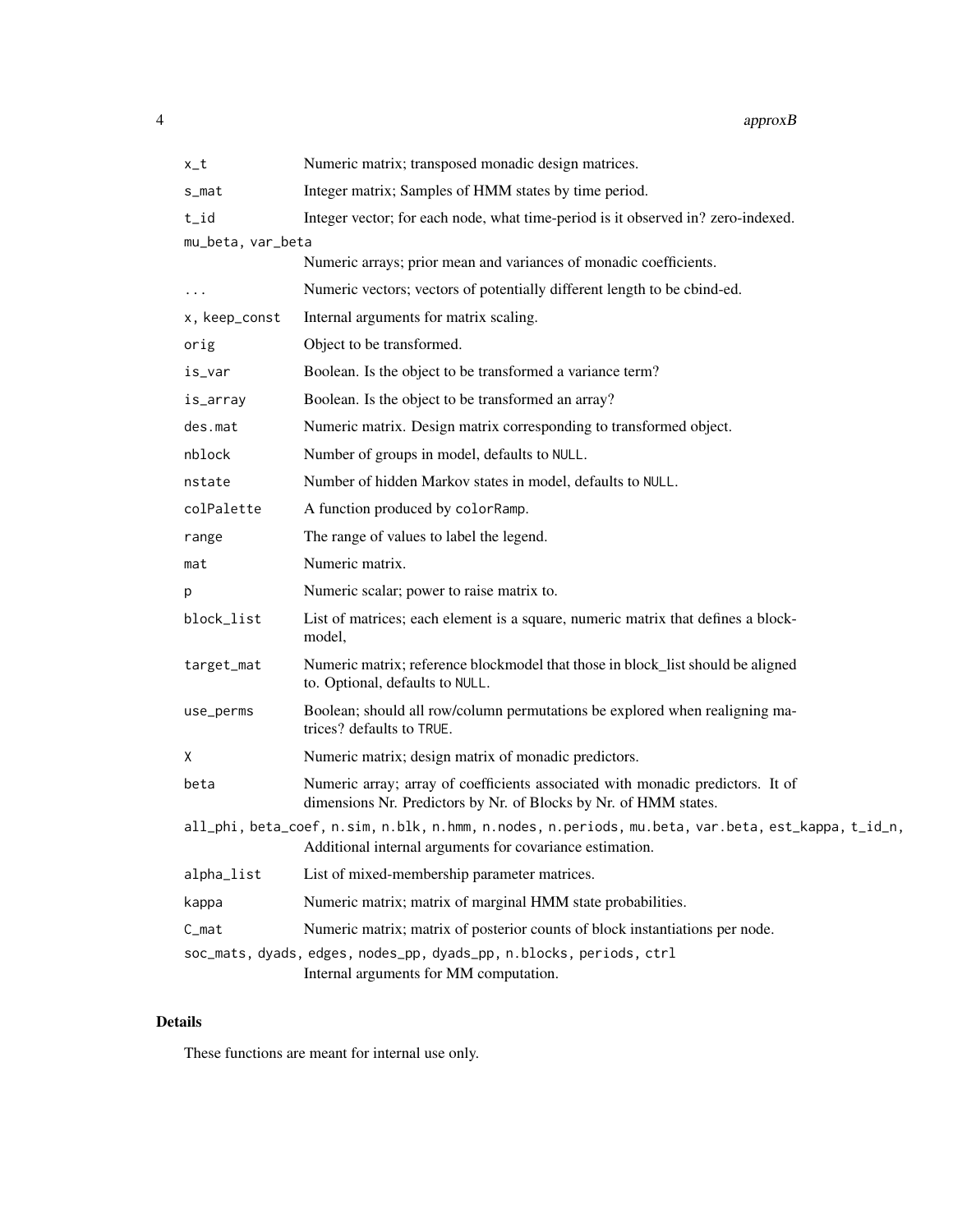#### <span id="page-4-0"></span>coef.mmsbm 5

#### Value

See individual return section for each function:

.cbind.fill Matrix of cbind'ed elements in ..., with missing values in each vector filled with NA.

.mpower Matrix; the result of raising mat to the p power.

.findPerm List of permuted blockmodel matrices.

.transf Matrix with transformed mixed-membership vectors along its rows, s.t. no element is equal to 0.0 or 1.0.

.compute.alpha List of predicted alpha matrices, one element per HMM state.

- .e.pi Matrix of predicted mixed-membership vectors along its rows, with expectation computed over marginal distribution over HMM states for each time period.
- .missing Transformed data.frame with missing values list-wise deleted, or expanded with missing indicator variables.

.createSocioB List of sociomatrices.

.vertboot2 List of bootstrapped sociomatrices.

#### Author(s)

Santiago Olivella (olivella@unc.edu), Adeline Lo (aylo@wisc.edu), Tyler Pratt (tyler.pratt@yale.edu), Kosuke Imai (imai@harvard.edu)

coef.mmsbm *Extract Regression Coefficients for a Fitted* mmsbm *Object*

#### Description

Extract Regression Coefficients for a Fitted mmsbm Object

#### Usage

## S3 method for class 'mmsbm'  $coef(object, param = "All", ...)$ 

#### Arguments

| object   | An object of class mmsbm, a result of a call to mmsbm                                                                                 |
|----------|---------------------------------------------------------------------------------------------------------------------------------------|
| param    | Character string, which set of parameters should the voov be extracted for? One<br>of "MonadCoef", "DyadCoef" or "All" (the default). |
| $\cdots$ | Currently ignored                                                                                                                     |

#### Value

For param="DyadCoef", a numeric vector. For param="MonadCoef", an array with HMM states along the third dimension. For param="All", named list of individual return components.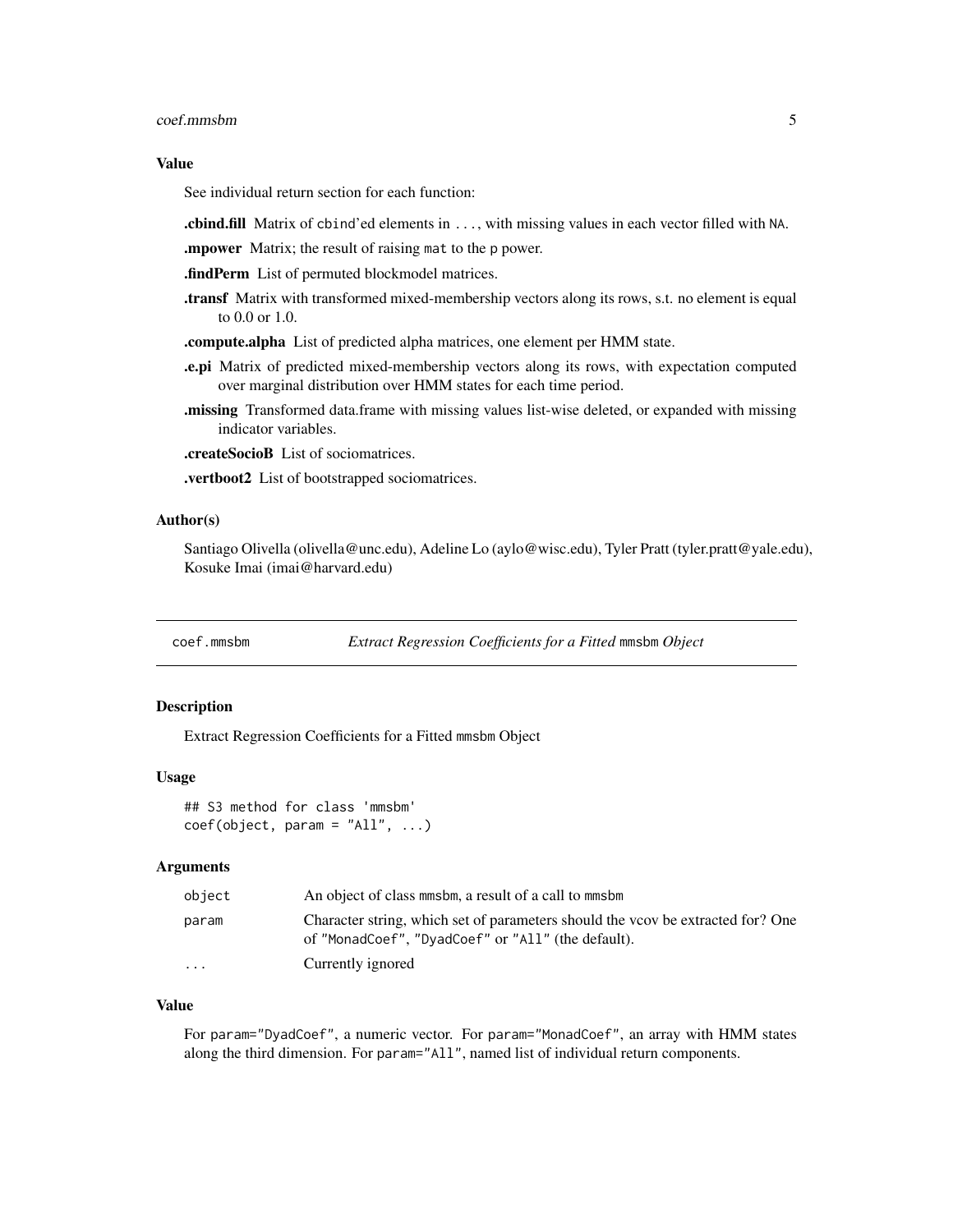#### <span id="page-5-0"></span>Author(s)

Santiago Olivella (olivella@unc.edu), Adeline Lo (aylo@wisc.edu), Tyler Pratt (tyler.pratt@yale.edu), Kosuke Imai (imai@harvard.edu)

# Examples

```
library(NetMix)
## Load datasets
data("lazega_dyadic")
data("lazega_monadic")
## Estimate model with 2 groups
lazega_mmsbm <- mmsbm(SocializeWith ~ Coworkers,
                      ~ School,
                      senderID = "Lawyer1",
                      receiverID = "Lawyer2",
                      nodeID = "Lawyer",
                      data.dyad = lazega_dyadic,
                      data.monad = lazega_monadic,
                      n.blocks = 2,
                      mmsbm.control = list(seed = 123,
                                           conv\_tol = 1e-2,
                                           hessian = FALSE))
```
coef(lazega\_mmsbm, "MonadCoef")

| covFX | Generate estimated monadic covariate effects for estimated mmsbm |
|-------|------------------------------------------------------------------|
|       | model                                                            |

# Description

The function estimates the effect of a shift in monadic covariate values on the probability of edge formation in the network.

#### Usage

```
covFX(fm, cov, shift, max.val = FALSE)
```
#### Arguments

| fm      | An object of class mmsbm, a result of a call to mmsbm.                                                                                                                          |
|---------|---------------------------------------------------------------------------------------------------------------------------------------------------------------------------------|
| cov     | Character string identifying the monadic covariate to be shifted.                                                                                                               |
| shift   | Numeric value specifying the desired increase or decrease in the monadic co-<br>variate. The monadic predictor will be shifted by this value for all nodes and<br>time periods. |
| max.val | An optional numeric value specifying the maximum possible value for the monadic<br>covariate.                                                                                   |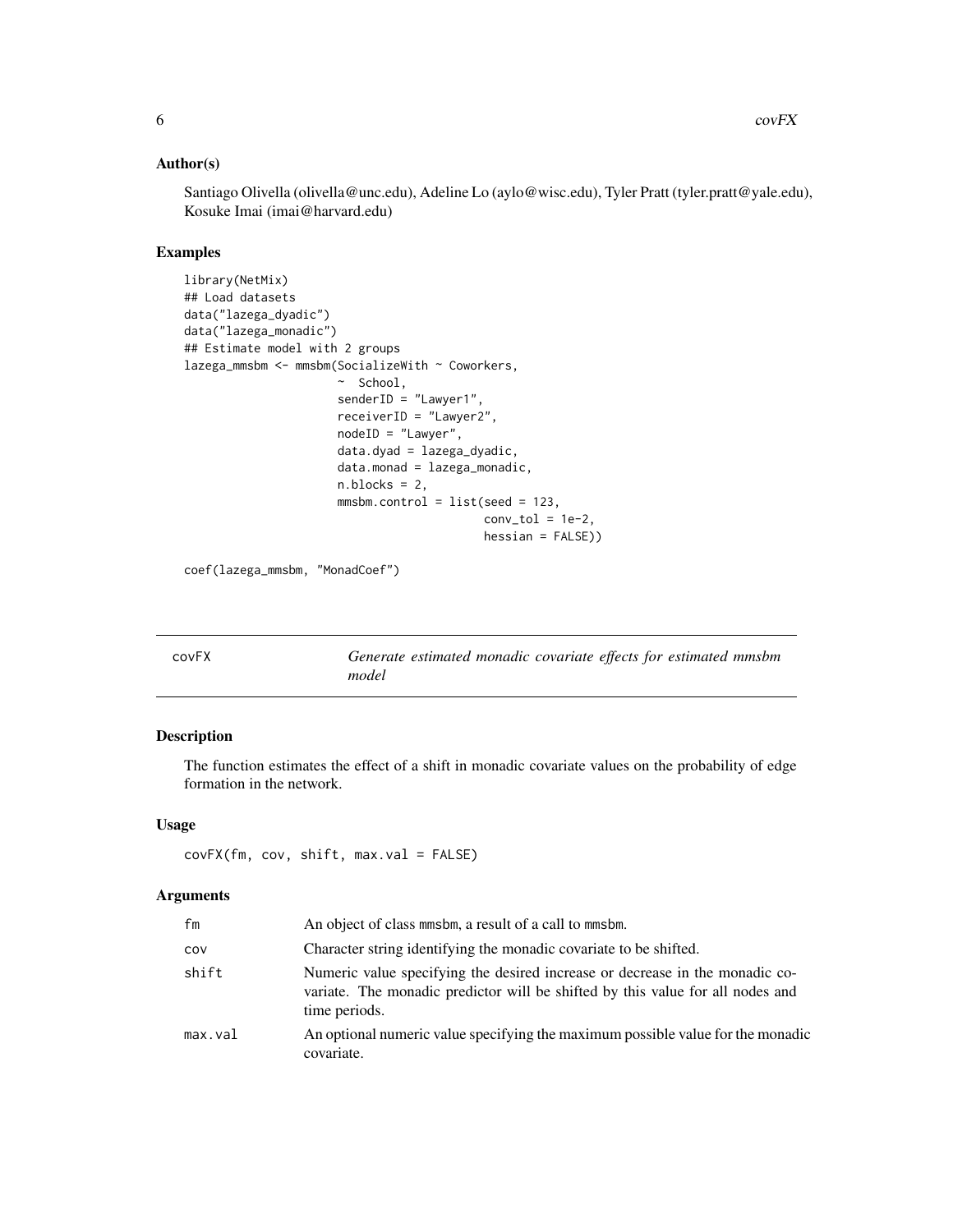$covFX$  7

# Value

List with named components:

- Overall Avg. Effect Overall average effect of the covariate shift on the predicted probability of edge formation.
- Avg. Effect by Time Vector of average effects of the covariate shift on the predicted probability of edge formation for each time period.
- Avg. Effect by Node Vector of average effects of the covariate shift on the predicted probability of edge formation for each node.
- Avg. Effect by Dyad Vector of average effects of the covariate shift on the predicted probability of edge formation for each node dyad.
- Avg. Effect Dyad-Time Vector of estimated effects of the covariate shift on the predicted probability of edge formation for each node dyad-time unit.

# Author(s)

Santiago Olivella (olivella@unc.edu), Adeline Lo (aylo@wisc.edu), Tyler Pratt (tyler.pratt@yale.edu), Kosuke Imai (imai@harvard.edu)

#### Examples

```
library(NetMix)
## Load datasets
data("lazega_dyadic")
data("lazega_monadic")
## Estimate model with 2 groups
lazega_mmsbm <- mmsbm(SocializeWith ~ Coworkers,
                       ~ Age,
                      senderID = "Lawyer1",
                      receiverID = "Lawyer2",
                      nodeID = "Lawyer",
                      data.dyad = lazega_dyadic,
                      data্monad = <math>lazega_monadic,
                      n.blocks = 2.mmsbm.control = list(seed = 123,conv\_tol = 1e-2,
                                            hessian = FALSE))
## Compute effect of decreasing every lawyers' age by 10 years
fx_list \leftarrow covFX(lazega_mmsbm, cov = "Age", shift = -10)
```

```
fx_list[["Overall Avg. Effect of Age"]]
```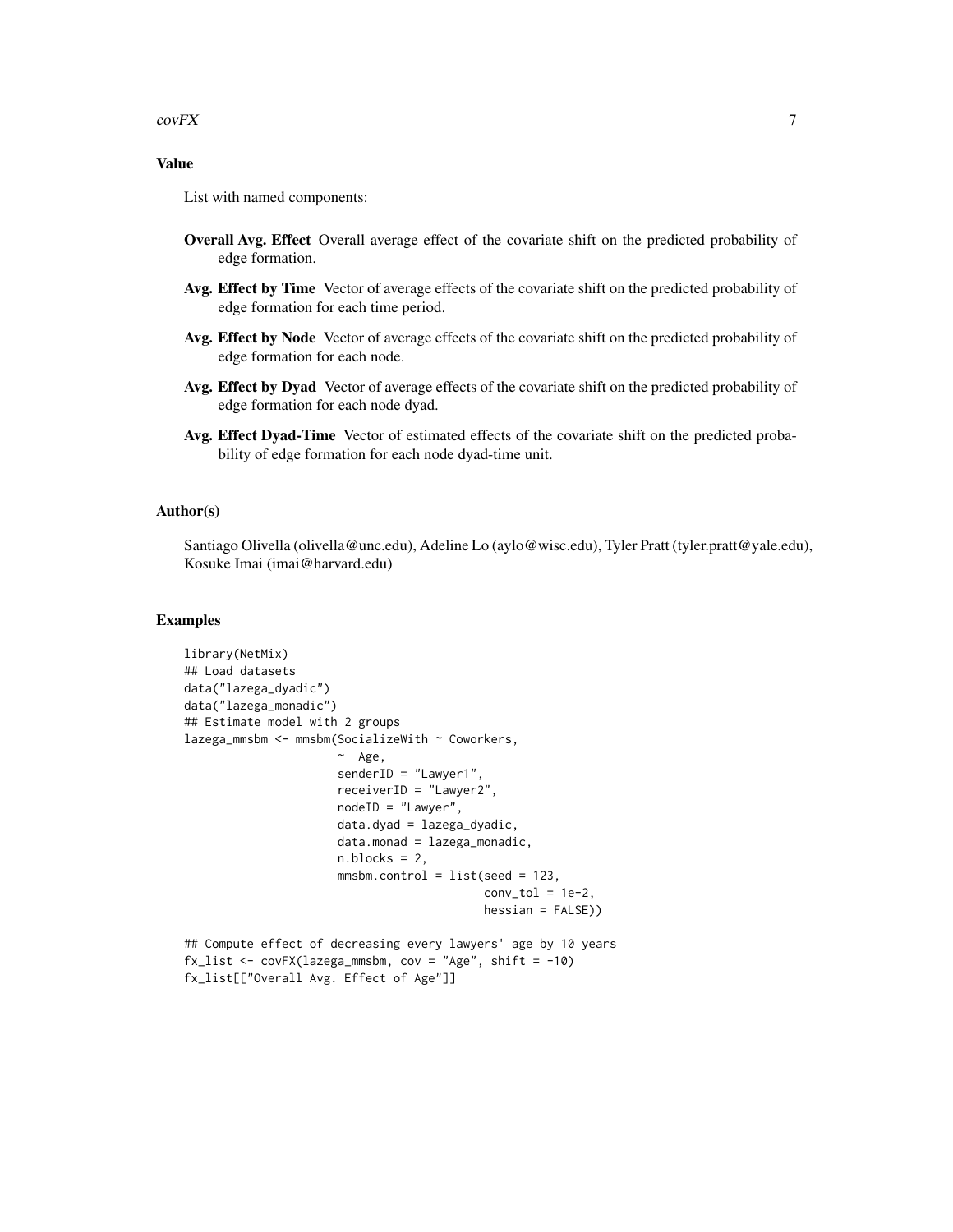#### <span id="page-7-0"></span>Description

The function generates a variety of plots that serve as posterior predictive checks on the goodness of fit of a fitted mmsbm object.

#### Usage

```
gof(x, \ldots)## S3 method for class 'mmsbm'
gof(
 x,
  gof_stat = c("Geodesics", "Degree"),
  level = 0.95,
  samples = 50,
  new.data.dyad = NULL,
  new.data.monad = NULL,
  seed = NULL,
  ...
)
```
#### Arguments

| X             | An object of class mmsbm, a result of a call to mmsbm.                                                                                                                                           |
|---------------|--------------------------------------------------------------------------------------------------------------------------------------------------------------------------------------------------|
| .             | Currently ignored.                                                                                                                                                                               |
| gof_stat      | Character vector. Accepts any subset from "Geodesics", "Degree", "Indegree",<br>"Outdegree", "3-Motifs", "Dyad Shared Partners", "Edge Shared Partners", and<br>"Incoming K-stars". See details. |
| level         | Double. Level of credible interval for posterior predictive distribution around<br>structural quantities of interest.                                                                            |
| samples       | Integer. Number of sampled networks from model's posterior predictive using<br>simulate.mmsbm.                                                                                                   |
| new.data.dyad | See simulate.mmsbm. Enables out-of-sample checking.                                                                                                                                              |
|               | new.data.monad See simulate.mmsbm. Enables out-of-sample checking.                                                                                                                               |
| seed          | See simulate.mmsbm.                                                                                                                                                                              |

# Details

Goodness of fit of network models has typically been established by evaluating how the structural characteristics of predicted networks compare to those of the observed network. When estimated in a Bayesian framework, this approach is equivalent to conducting posterior preditive checks on these structural quantities of interest. When new.data.dyad and/or new.data.monad are passed that are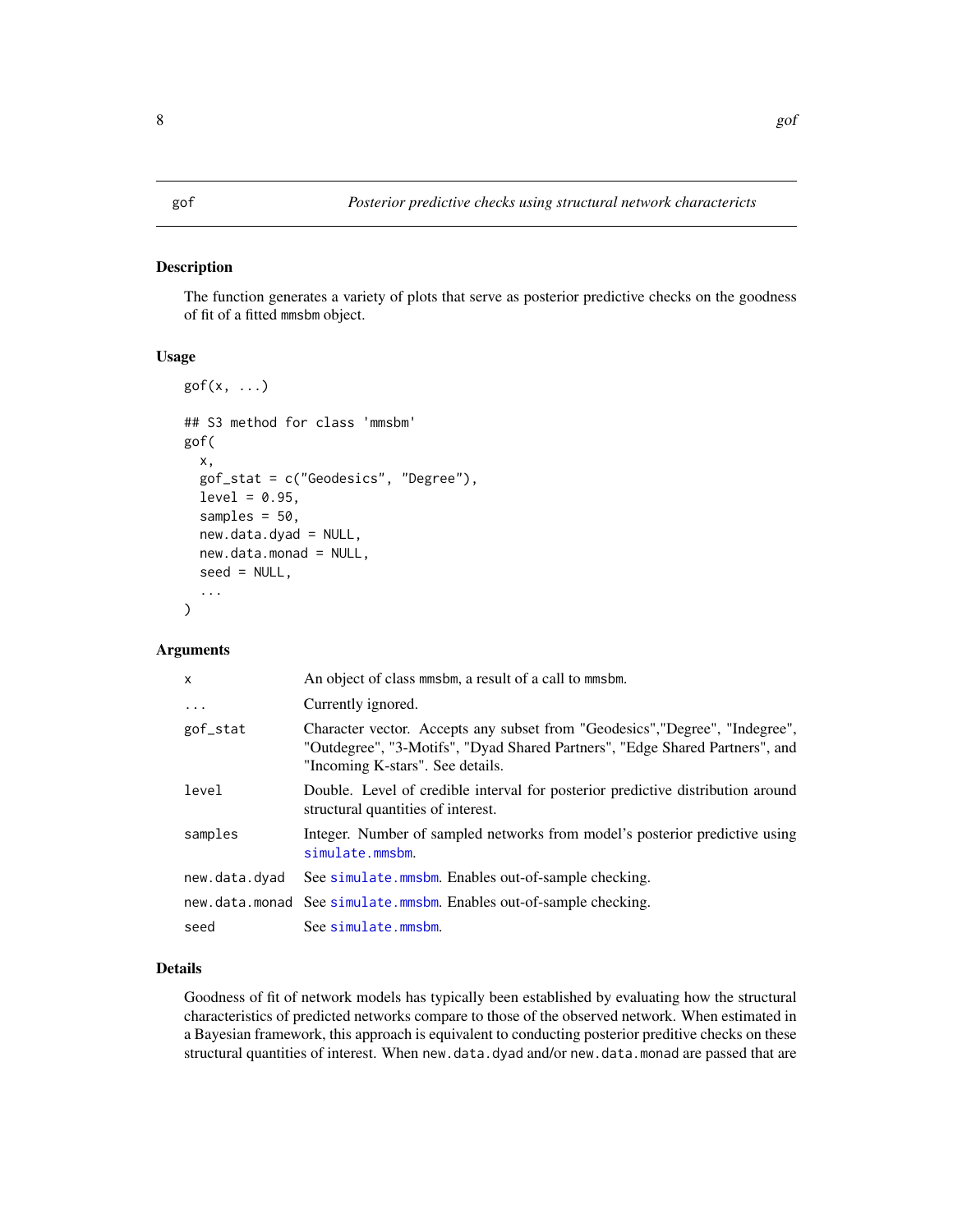different from those used in estimation, this is equivalent to conducting posterior predictive checks out-of-sample.

The set of structural features used to determine goodness of fit is somewhat arbitrary, and chosen mostly to incorporate various first order, second order, and (to the extent possible) third-order characteristics of the network. "Geodesics" focuses on the distribution over observed and predicted geodesic distances between nodes; "Indegree" and "Outdegree" focuses on the distribution over incoming and outgoing connections per node; "3-motifs" focus on a distribution over possible connectivity patterns between triads (i.e. the triadic census); "Dyad Shared Partners" focuses on the distribution over the number of shared partners between any two dayds; "Edge Shared Partners" is similarly defined, but w.r.t. edges, rather than dyads; and finally "Incoming K-stars" focuses on a frequency distribution over stars with  $k=1,...$  spokes.

Obtaining samples of the last three structural features can be very computationally expensive, and is discouraged on networks with more than 50 nodes.

# Value

A ggplot object.

#### Author(s)

Santiago Olivella (olivella@unc.edu), Adeline Lo (aylo@wisc.edu), Tyler Pratt (tyler.pratt@yale.edu), Kosuke Imai (imai@harvard.edu)

#### Examples

```
library(NetMix)
## Load datasets
data("lazega_dyadic")
data("lazega_monadic")
## Estimate model with 2 groups
lazega_mmsbm <- mmsbm(SocializeWith \sim Coworkers,
                      senderID = "Lawyer1",
                      receiverID = "Lawyer2",
                      nodeID = "Lawyer",
                      data.dyad = lazega_dyadic,
                      data্monad = <math>lazega_monadic,
                      n.blocks = 2,mmsbm.control = list(seed = 123,conv\_tol = 1e-2,
                                            hessian = FALSE))
## Plot observed (red) and simulated (gray) distributions over
## indegrees
## (typically a larger number of samples would be taken)
## (strictly requires ggplot2)
gof(lazega_mmsbm, gof_stat = "Indegree", samples = 2)
```
 $g$ of 9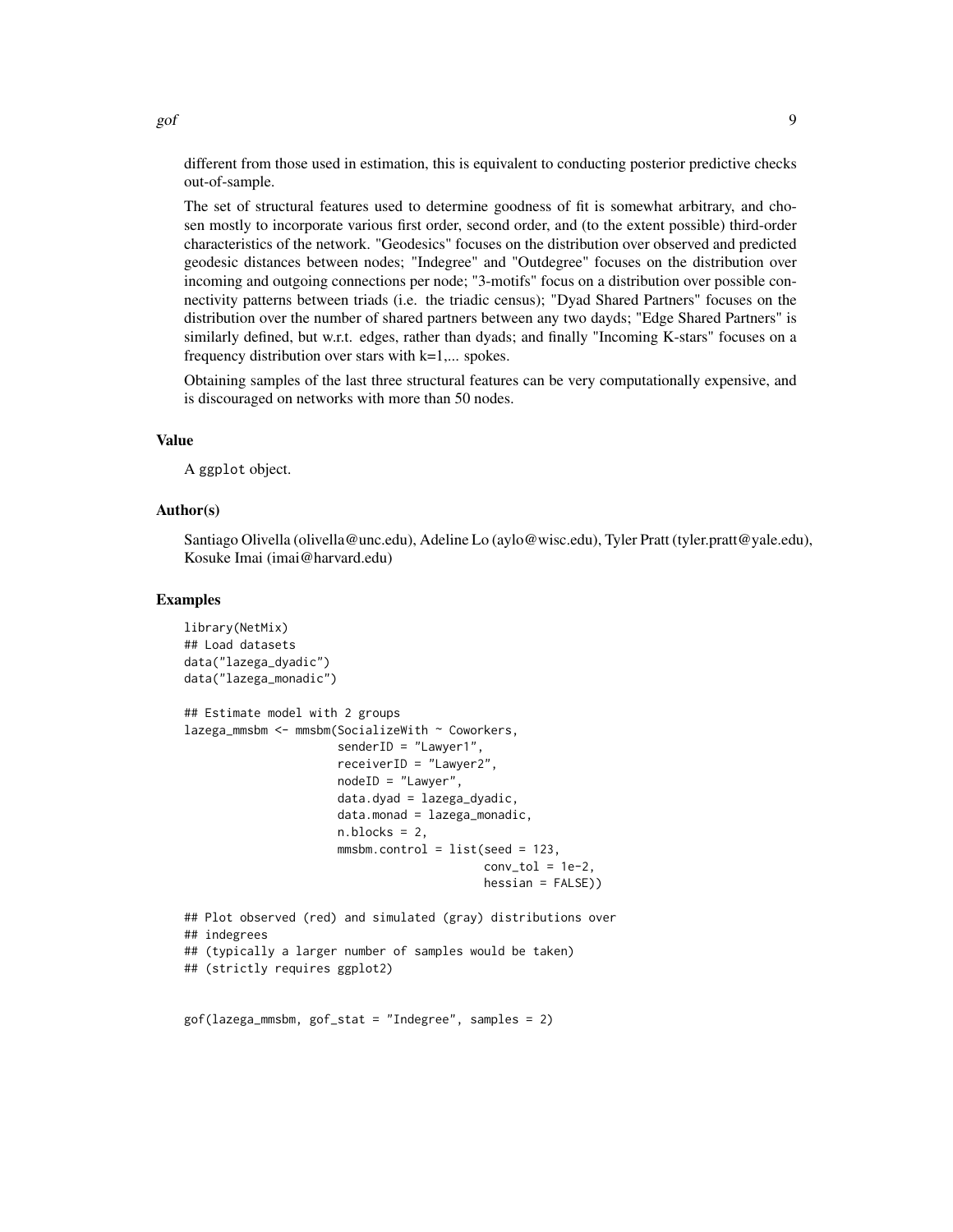<span id="page-9-0"></span>

#### Description

The function lists the nodes (optionally, node-time periods) that most frequently instantiate membership in each latent group.

#### Usage

## S3 method for class 'mmsbm'  $head(x, n = 6, t = NULL, node = TRUE, t.correct = FALSE, ...)$ 

#### Arguments

| $\mathsf{x}$ | An object of class mmsbm, a result of a call to mmsbm.                                                                                                                                                              |
|--------------|---------------------------------------------------------------------------------------------------------------------------------------------------------------------------------------------------------------------|
| n            | Numeric or integer; specifies how many units will be identified for each group.                                                                                                                                     |
| t            | Optional vector of time periods to be used for assessing latent group member-<br>ship.                                                                                                                              |
| node         | Logical; indicates whether latent group memberships should be averaged at the<br>node level. If FALSE, the function returns the node-time period units with high-<br>est estimated membership in each latent group. |
| t.correct    | Logical; indicates whether latent group memberships should be corrected for<br>temporal trends. If TRUE, the function returns the node-time period units with<br>highest estimated membership in each latent group. |
| $\cdot$      | Currently ignored                                                                                                                                                                                                   |

# Value

List of length n.blocks. Each entry contains a sorted vector of average latent membership probabilities of length n.

#### Author(s)

Santiago Olivella (olivella@unc.edu), Adeline Lo (aylo@wisc.edu), Tyler Pratt (tyler.pratt@yale.edu), Kosuke Imai (imai@harvard.edu)

# Examples

```
library(NetMix)
## Load datasets
data("lazega_dyadic")
data("lazega_monadic")
## Estimate model with 2 groups
set.seed(123)
lazega_mmsbm <- mmsbm(SocializeWith ~ Coworkers,
                      ~ School + Practice + Status,
```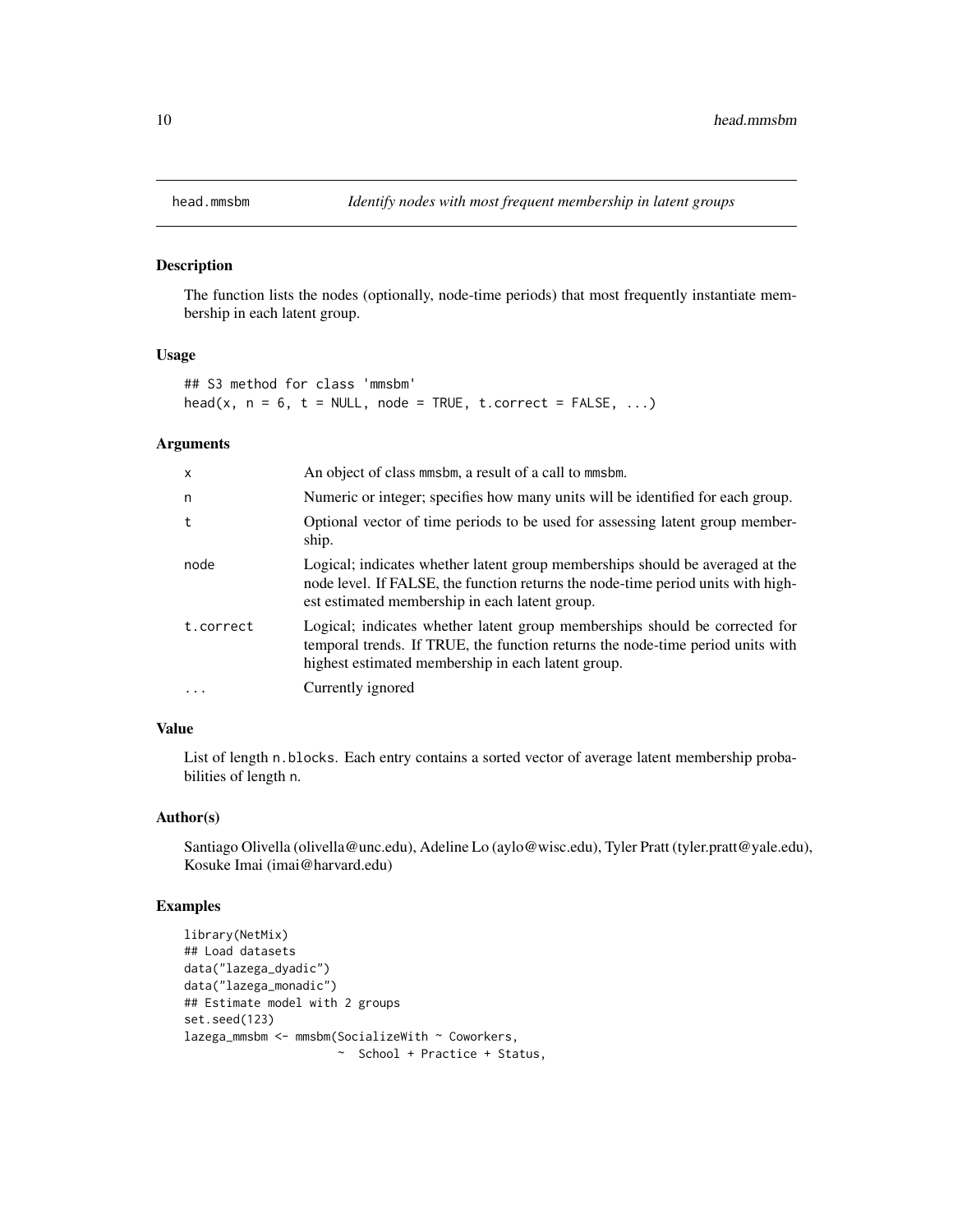```
senderID = "Lawyer1",
receiverID = "Lawyer2",
nodeID = "Lawyer",
data.dyad = lazega_dyadic,
data.monad = lazega_monadic,
n.blocks = 2,
mmsbm.control = list(seed = 123,
                     conv\_tol = 1e-2,
                     hessian = FALSE))
```

```
## Show top 6 lawyers in each estimated latent block
head(lazega_mmsbm)
```
lazega\_dyadic *Dyadic predictors in the Lazega friendship network (Lazega 2001).*

# Description

A dataset containing edges and dyad-level predictors in the network of friendships among lawyers in a New England law firm. More details are available in Lazega (2001).

#### Usage

data(lazega\_dyadic)

# Format

A data frame with 5041 rows and 4 variables:

Lawyer1, Lawyer2 lawyer ID, corresponding to identifiers common to those in lazega\_monadic; numeric

SocializeWith value of edge in network; binary

Coworkers are the corresponding lawyers in the same office? boolean

#### Source

<https://github.com/Z-co/networkdata/blob/master/networkdata/data/lazega.rda>

# References

Emmanuel Lazega, *The Collegial Phenomenon: The Social Mechanisms of Cooperation Among Peers in a Corporate Law Partnership*, Oxford University Press (2001).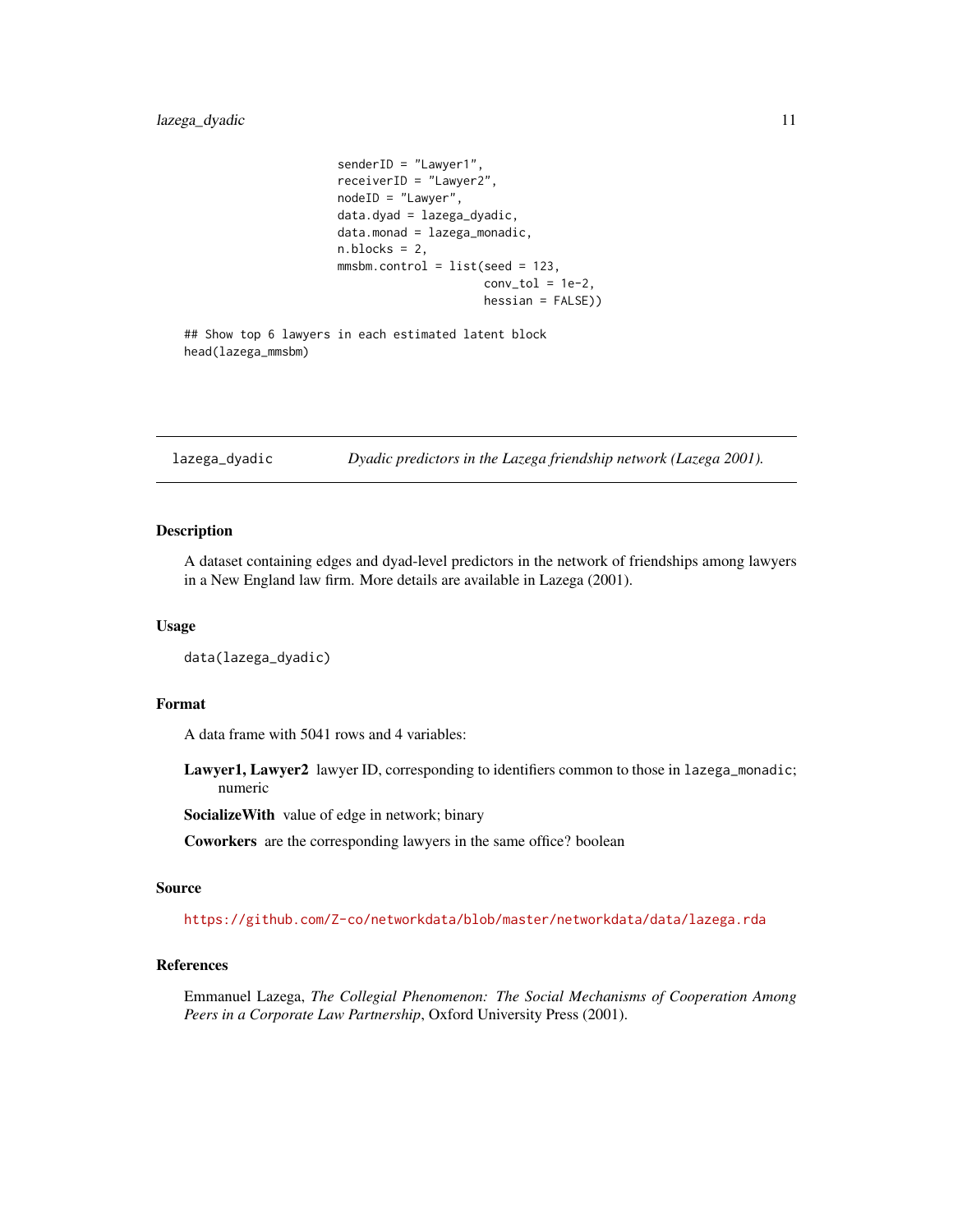<span id="page-11-0"></span>

# Description

A dataset containing vertex-level predictors in the network of sought-after advise among lawyers in a New England law firm. More details are available in Lazega (2001).

### Usage

data(lazega\_monadic)

#### Format

A data frame with 71 rows and 7 variables:

Lawyer lawyer ID,corresponding to identifiers common to those in lazega\_dyadic; numeric

Age age, in years; numeric

Gender 1=man; 2=woman; factor

School 1=harvard, yale; 2=ucon; 3= other; factor

Practice 1=litigation; 2=corporate; factor

Seniority time in the firm, in years; numeric

Status 1=partner; 2=associate; factor

#### Source

Emmanuel Lazega, *The Collegial Phenomenon: The Social Mechanisms of Cooperation Among Peers in a Corporate Law Partnership*, Oxford University Press (2001).

<https://github.com/Z-co/networkdata/blob/master/networkdata/data/lazega.rda>

<span id="page-11-1"></span>mmsbm *Dynamic mixed-membership stochastic blockmodel with covariates*

# Description

The function estimates a dynamic mixed-membership stochastic blockmodel that incorporates covariates.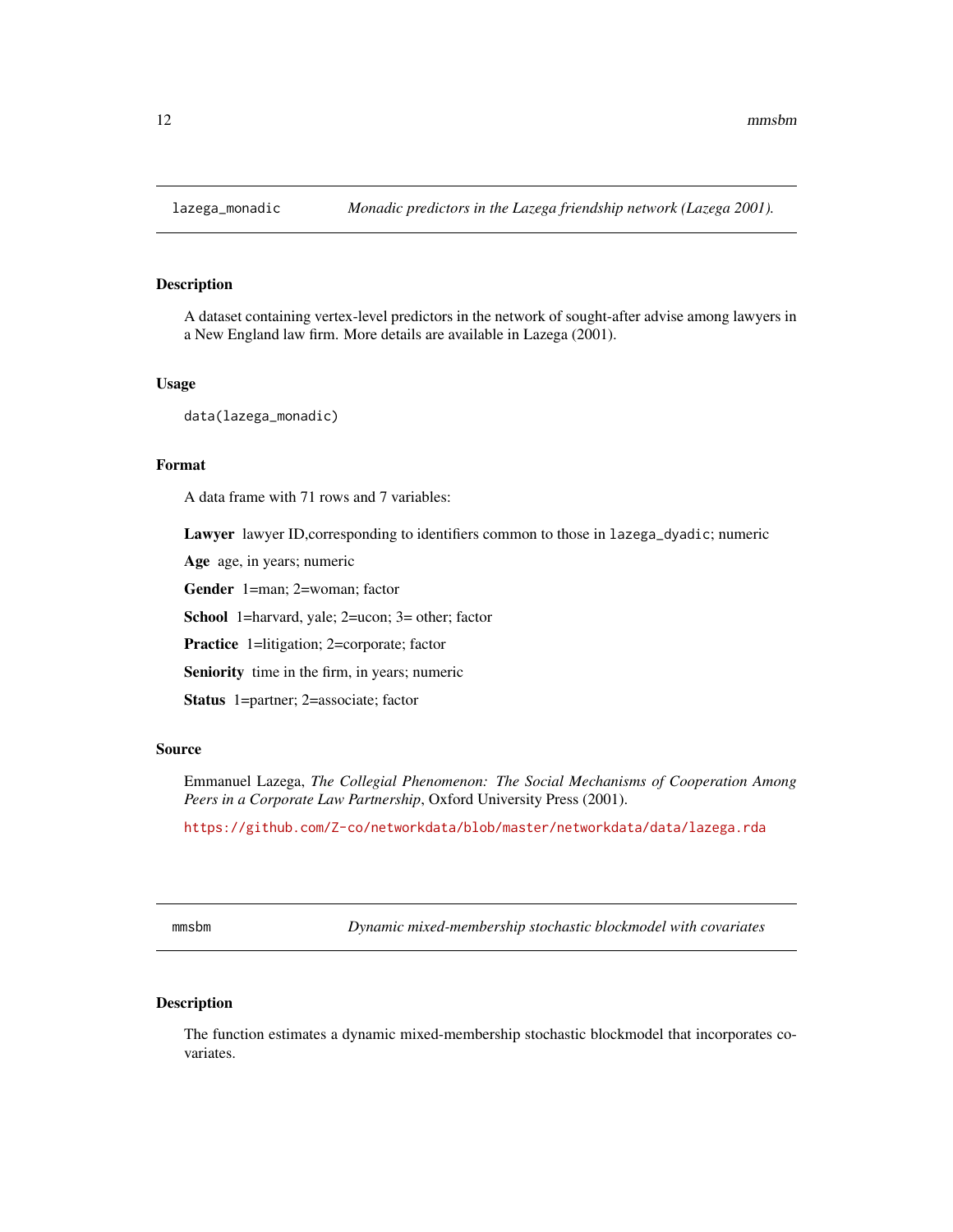#### $\mu$ mmsbm  $\mu$  13

# Usage

```
mmsbm(
  formula.dyad,
  formula.monad = -1,
 senderID,
 receiverID,
 nodeID = NULL,
 timeID = NULL,
 data.dyad,
 data.monad = NULL,
 n.blocks,
 n.hmmstates = 1,
 directed = TRUE,
 mmsbm.control = list()
)
```
# Arguments

| formula.dyad  | A formula object. The variable in data. dyad that contains binary edges should<br>be used as a LHS, and any dyadic predictors can be included on the RHS (when<br>no dyadic covariates are available, use $y \sim 1$ ). Same syntax as a glm formula.                                                                                                                                                        |
|---------------|--------------------------------------------------------------------------------------------------------------------------------------------------------------------------------------------------------------------------------------------------------------------------------------------------------------------------------------------------------------------------------------------------------------|
| formula.monad | An optional formula object. LHS is ignored. RHS contains names of nodal<br>atrributes found in data. monad.                                                                                                                                                                                                                                                                                                  |
| senderID      | Character string. Quoted name of the variable in data.dyad identifying the<br>sender node. For undirected networks, the variable simply contains name of<br>first node in dyad. Cannot contain special charecter "'@'".                                                                                                                                                                                      |
| receiverID    | Character string. Quoted name of the variable in data.dyad identifying the<br>receiver node. For undirected networks, the variable simply contains name of<br>second node in dyad. Cannot contain special charecter "'@'".                                                                                                                                                                                   |
| nodeID        | Character string. Quoted name of the variable in data. monad identifying a node<br>in either data.dyad[, senderID] or data.dyad[, senderID]. If not NULL, ev-<br>ery node data.dyad[, senderID] or data.dyad[, senderID] must be present<br>in data.monad[, nodeID]. Cannot contain special charecter "'@'".                                                                                                 |
| timeID        | Character string. Quoted name of the variable in both data. dyad and data. monad<br>indicating the time in which network (and correspding nodal atrributes) were ob-<br>served. The variable itself must be composed of integers. Cannot contain special<br>charecter "'@'".                                                                                                                                 |
| data.dyad     | Data frame. Sociomatrix in "long" (i.e. dyadic) format. Must contain at least<br>three variables: the sender identifier (or identifier of the first node in an undi-<br>rected networks dyad), the receiver identifier (or identifier of the second node in<br>an undirected network dyad), and the value of the edge between them. Currently,<br>only edges between zero and one (inclusive) are supported. |
| data.monad    | Data frame. Nodal atributes. Must contain a node identifier matching the names<br>of nodes used in the data. dyad data frame.                                                                                                                                                                                                                                                                                |
| n.blocks      | Integer value. How many latent groups should be used to estimate the model?                                                                                                                                                                                                                                                                                                                                  |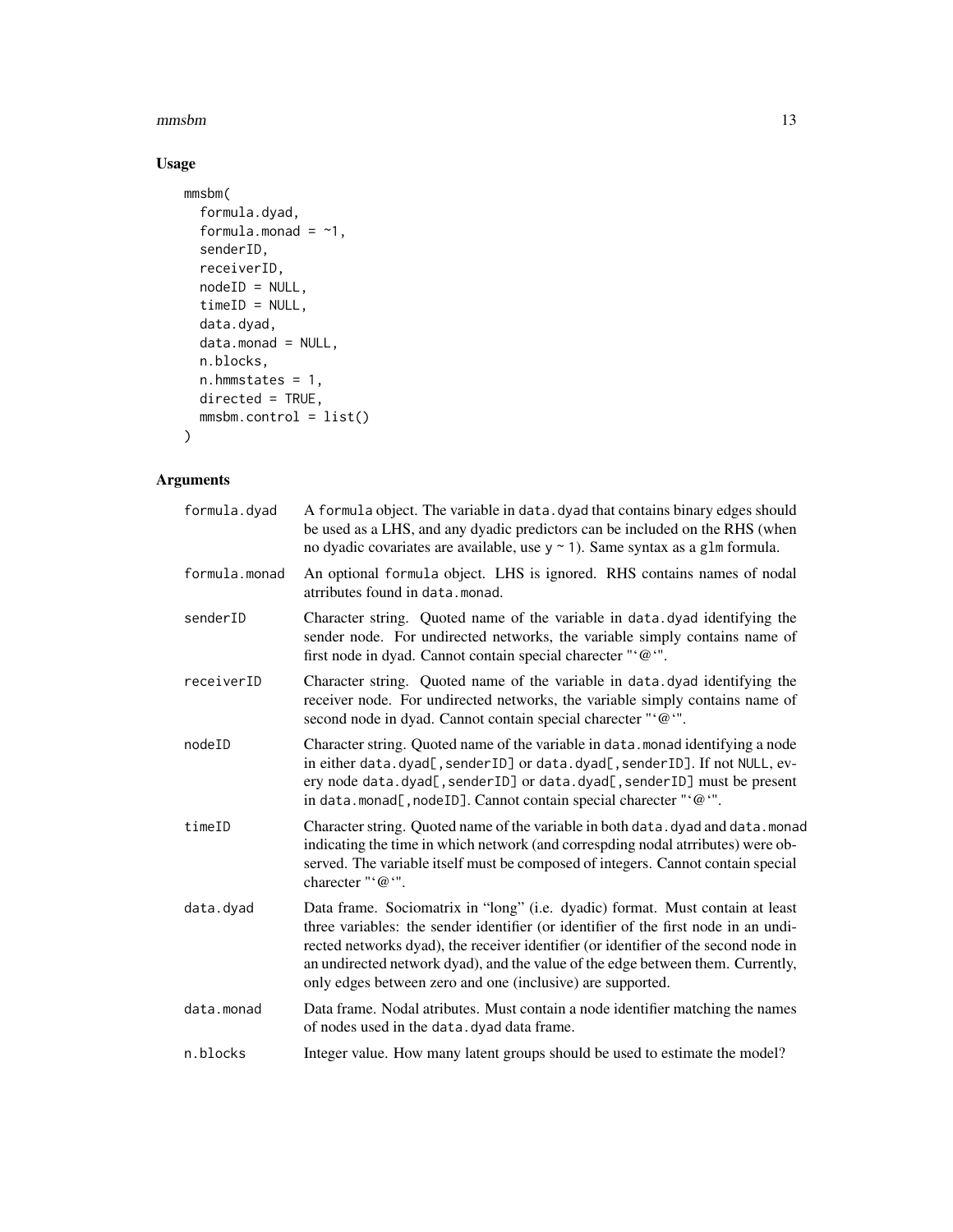- n.hmmstates Integer value. How many hidden Markov state should be used in the HMM? Defaults to 1 (i.e. no HMM).
- directed Boolean. Is the network directed? Defaults to TRUE.

mmsbm.control A named list of optional algorithm control parameters.

- seed Integer. Seed the RNG. By default, a random seed is generated and returned for reproducibility purposes.
- nstart Integer. Number of random initialization trials. Defaults to 5.
- spectral Boolean. Type of initialization algorithm for mixed-membership vectors in static case. If TRUE (default), use spectral clustering with degree correction; otherwise, use kmeans algorithm.
- init gibbs Boolean. Should a collapsed Gibbs sampler of non-regression mmsbm be used to initialize mixed-membership vectors, instead of a spectral or simple kmeans initialization? Setting to TRUE will result in slower initialization and faster model estimation. When TRUE, results are typically very sensitive to choice of alpha (see below).
- alpha Numeric positive value. Concentration parameter for collapsed Gibbs sampler to find initial mixed-membership values when init\_gibbs=TRUE. Defaults to 1.0.
- missing Means of handling missing data. One of "indicator method" (default) or "listwise deletion".
- svi Boolean; should stochastic variational inference be used? Defaults to TRUE.
- vi iter Number of maximum iterations in stochastic variational updates. Defaults to 5e2.
- batch\_size When svi=TRUE, proportion of nodes sampled in each local. Defaults to 0.05 when svi=TRUE, and to 1.0 otherwise.
- forget\_rate When svi=TRUE, value between (0.5,1], controlling speed of decay of weight of prior parameter values in global steps. Defaults to 0.75 when svi=TRUE, and to 0.0 otherwise.
- delay When svi=TRUE, non-negative value controlling weight of past iterations in global steps. Defaults to 1.0 when svi=TRUE, and ignored otherwise.
- opt\_iter Number of maximum iterations of BFGS in global step. Defaults to 10e3.
- hessian Boolean indicating whether the Hessian matrix of regression coefficients should e returned. Defaults to TRUE.
- assortative Boolean indicating whether blockmodel should be assortative (i.e. stronger connections within groups) or disassortative (i.e. stronger connections between groups). Defaults to TRUE.
- mu\_block Numeric vector with two elements: prior mean of blockmodel's main diagonal elements, and and prior mean of blockmodel's offdiagonal elements. Defaults to c(5.0,-5.0) if assortative=TRUE (default) and to c(-5.0,5.0) otherwise.
- var\_block Numeric vector with two positive elements: prior variance of blockmodel's main diagonal elements, and and prior variance of blockmodel's offdiagonal elements. Defaults to c(5.0,5.0).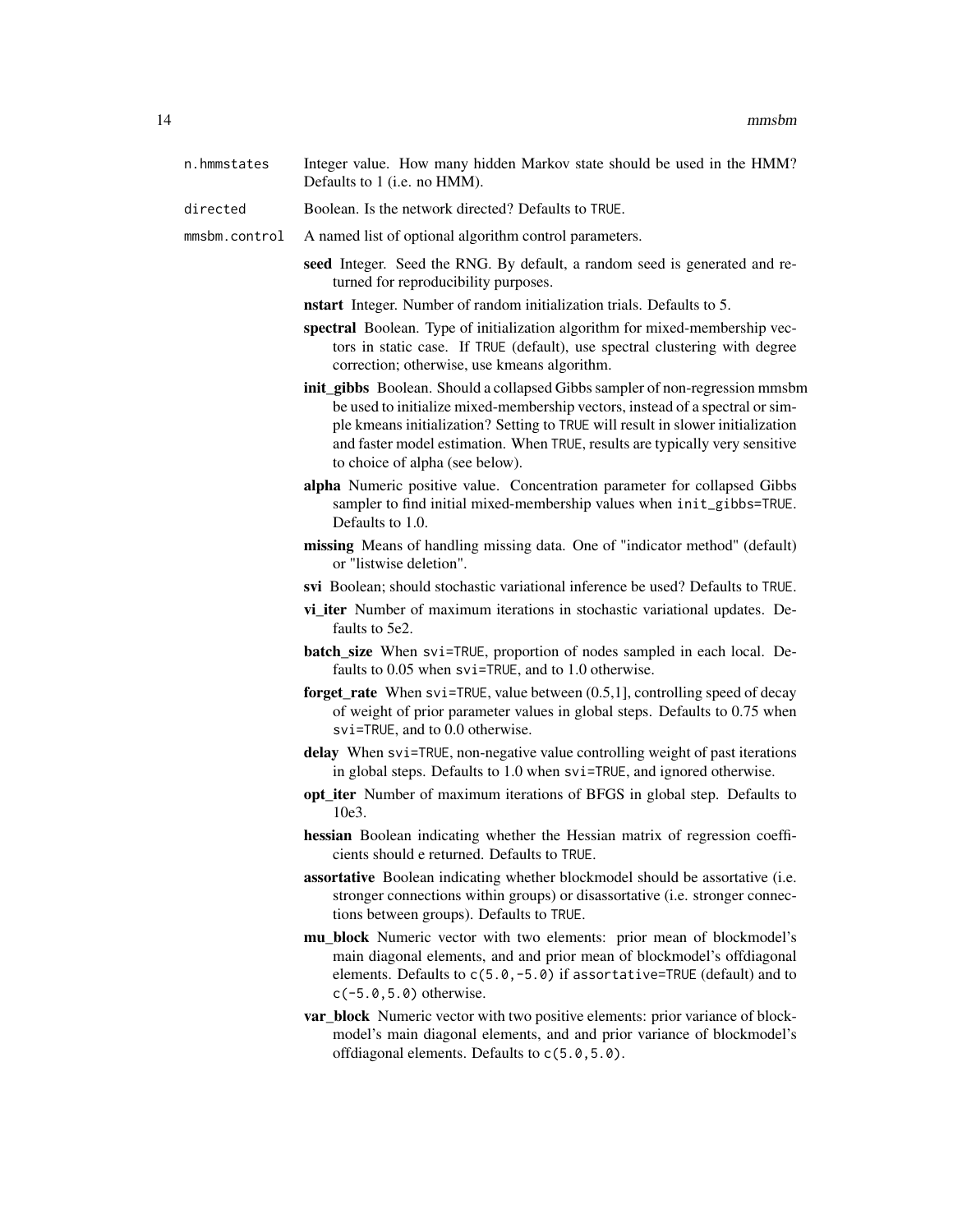- mu\_beta Either single numeric value, in which case the same prior mean is applied to all monadic coefficients, or an array that is npredictors by n.blocks by n.hmmstates, where npredictors is the number of monadic predictors for which a prior mean is being set (prior means need not be set for all) predictors). The rows in the array should be named to identify which variables a prior mean is being set for. Defaults to a common prior mean of 0.0 for all monadic coefficients.
- var beta See mu\_beta. Defaults to a single common prior variance of 5.0 for all (standardized) monadic coefficients.
- mu gamma Either a single numeric value, in which case the same prior mean is applied to all dyadic coefficients, or a named vector of numeric values (with names corresponding to the name of the variable for which a prior mean is being set). Defaults to a common prior mean of 0.0 for all dyadic coefficients.
- **var gamma** See mu\_gamma. Defaults to a single common prior variance of 5.0 for all (standardized) dyadic coefficients.
- eta Numeric positive value. Concentration hyper-parameter for HMM. Defaults to  $1.0$
- se sim Number of samples from variational posterior of latent variables on which approximation to variance-covariance matrices are based. Defaults to 10.
- dyad\_vcov\_samp Maximum number of dyads to sample in computation of variance-covariance of dyadic and blockmodel parameters, when compared to ten percent of the observed dyads. Defaults to 1000.
- fixed\_mm Optional character vector, with "nodeID@timeID" as elements, indicating which mixed-membership vectors should remain constant at their initial values throughout estimation. When only one year is observed, elements should be "nodeID@1". Typically used with mm\_init\_t.
- mm\_init\_t Matrix, n.blocks by nodes across years. Optional initial values for mixed-membership vectors. Although initial values need not be provided for all nodes, column names must have a nodeID@timeID format to avoid ambiguity. When only one year is observed, names should be "nodeID@1".
- kappa\_init\_t Matrix, n. hmmstates by number of years. Optional initial values for variational parameters for state probabilities. Columns must be named according to unique year values.
- b\_init\_t Matrix, n.blocks by n.blocks. Optional initial values for blockmodel.
- beta\_init Array, predictors by n.blocks by n.hmmstates. Optional initial values for monadic coefficients. If
- gamma\_init Vector. Optional initial values for dyadic coefficients.
- permute Boolean. Should all permutations be tested to realign initial block models in dynamic case? If FALSE, realignment is done via faster graph matching algorithm, but may not be exact. Defaults to TRUE.
- conv tol Numeric value. Absolute tolerance for VI convergence. Defaults to 1e-3.
- verbose Boolean. Should extra information be printed as model iterates? Defaults to FALSE.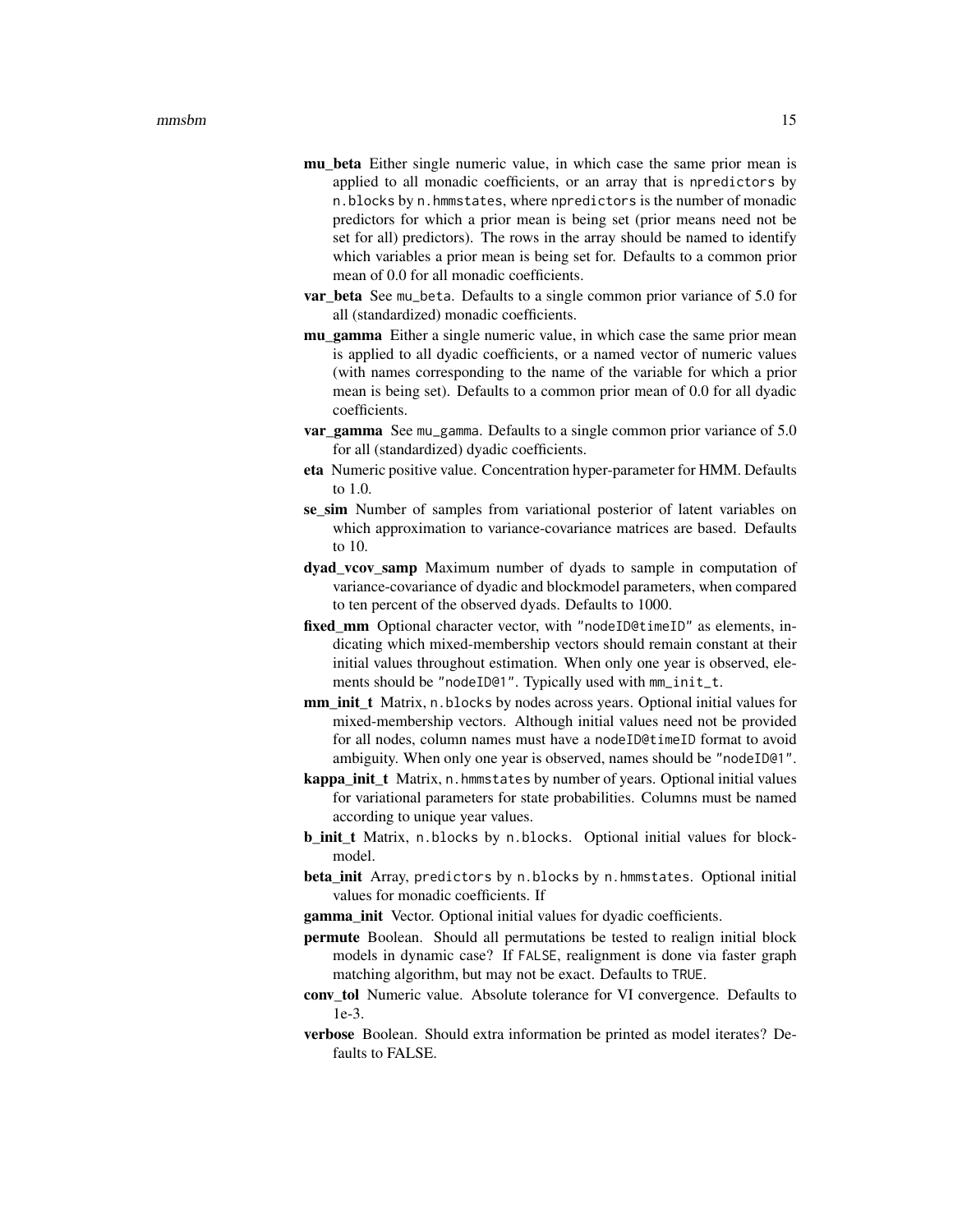#### Value

Object of class mmsbm. List with named components:

- MixedMembership Matrix of variational posterior of mean of mixed-membership vectors. nodes by n.blocks.
- BlockModel n.blocks by n.blocks matrix of estimated tie log-odds between members of corresponding latent groups. The blockmodel.
- **vcov\_blockmodel** If hessian=TRUE, variance-covariance matrix of parameters in blockmodel, ordered in column-major order.
- MonadCoef Array of estimated coefficient values for monadic covariates. Has n.blocks columns, and n.hmmstates slices.

vcov\_monad If hessian=TRUE, variance-covariance matrix of monadic coefficients.

DyadCoef Vector estimated coefficient values for dyadic covariates.

**vcov** dyad If hessian=TRUE, variance-covariance matrix of dyadic coefficients.

TransitionKernel Matrix of estimated HMM transition probabilities.

Kappa Matrix of marginal probabilities of being in an HMM state at any given point in time. n.hmmstates by years (or whatever time interval networks are observed at).

LowerBound Final LB value

lb Vector of all LB across iterations, useful to check early convergence issues.

niter Final number of VI iterations.

converged Convergence indicator; zero indicates failure to converge.

NodeIndex Order in which nodes are stored in all return objects.

monadic.data, dyadic.data Model frames used during estimation (stripped of attributes).

forms Values of selected formal arguments used by other methods.

seed The value of RNG seed used during estimation.

call Original (unevaluated) function call.

#### Author(s)

Santiago Olivella (olivella@unc.edu), Adeline Lo (aylo@wisc.edu), Tyler Pratt (tyler.pratt@yale.edu), Kosuke Imai (imai@harvard.edu)

#### Examples

```
library(NetMix)
## Load datasets
data("lazega_dyadic")
data("lazega_monadic")
## Estimate model with 2 groups
## Setting to `hessian=TRUE` increases computation time
## but is needed if standard errors are to be computed.
lazega_mmsbm <- mmsbm(SocializeWith ~ Coworkers,
                      ~ School + Practice + Status,
                      senderID = "Lawyer1",
```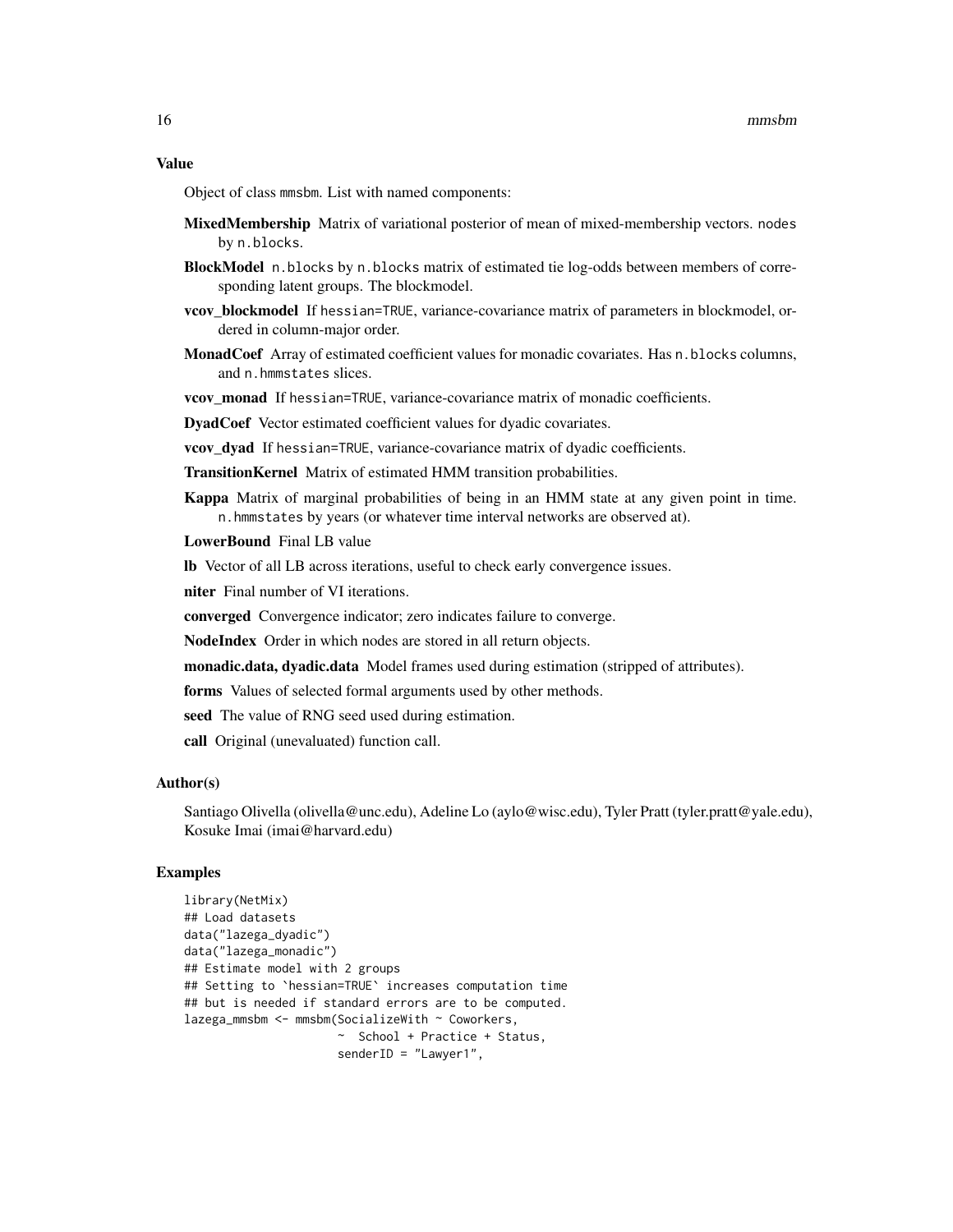```
receiverID = "Lawyer2",
nodeID = "Lawyer",
data.dyad = lazega_dyadic,
data.monad = lazega_monadic,
n.blocks = 2,
mmsbm.control = list(seed = 123,
                     conv\_tol = 1e-2,hessian = FALSE))
```
# mmsbm\_fit *Fitter Function for dynamic MMSBM Model*

# Description

This is the interface to the C++ fitter for the dynamic mixed-membership stochastic blockmodel for network regression.

# Arguments

| Numeric matrix; transpose of monadic design matrix. Should not include inter-<br>cept row.          |
|-----------------------------------------------------------------------------------------------------|
| Numeric matrix; transpose of dyadic design matrix.                                                  |
| Numeric vector; vector of edge values. Must have same number of elements as<br>$ncol(x_t)$          |
| Integer vector; zero-based time-period identifier for each node.                                    |
| nodes_per_period                                                                                    |
| Integer vector; total number of unique nodes observed in each time period.                          |
| Integer matrix; zero-based sender and receiver identifier per dyad.                                 |
| Numeric matrix; matrix of prior means for elements in blockmodel matrix.                            |
| Numeric matrix; matrix of prior variances for elements in blockmodel matrix.                        |
| Numeric matrix; matrix of initial mixed-memberships. Nodes along columns.                           |
| Numeric matrix; matrix of initial marginal HMM state probabilities. Time-<br>periods along columns. |
| Numeric matrix; square matrix of initial values of blockmodel.                                      |
| Numeric vector; flat array (column-major order) of initial values of monadic<br>coefficients.       |
| Numeric vector; vector of initial values of dyadic coefficients                                     |
| List; see the mmsbm.control argument of mmsbm                                                       |
|                                                                                                     |

#### Value

Unclassed list with named components; see Value of [mmsbm](#page-11-1)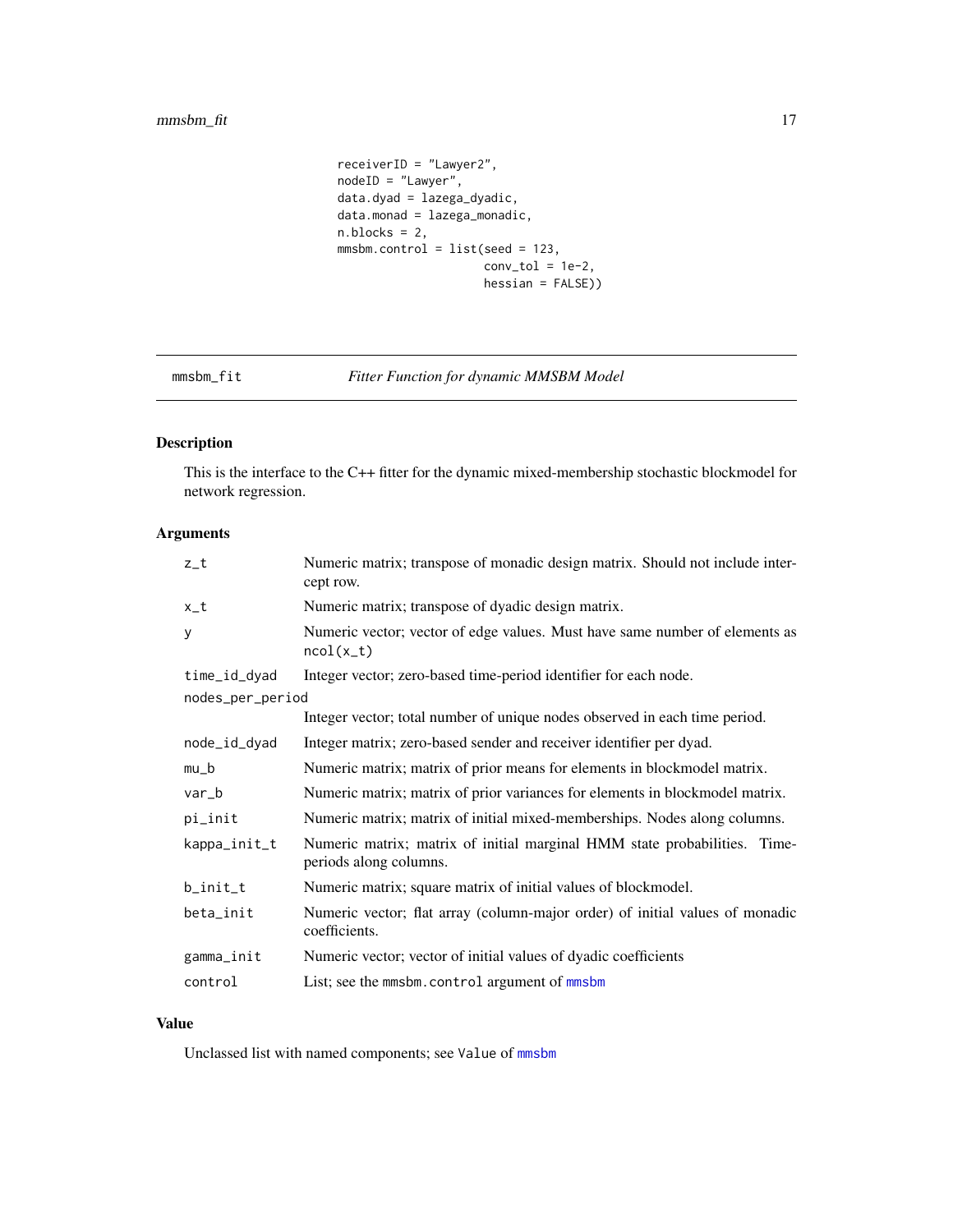# <span id="page-17-0"></span>Warning

This function is for internal use only. End-users should always resort to [mmsbm](#page-11-1). In particular, that interface post-processes the return value of this internal in important ways.

#### Author(s)

Santiago Olivella (olivella@unc.edu), Adeline Lo (adelinel@princeton.edu), Tyler Pratt (tyler.pratt@yale.edu), Kosuke Imai (imai@harvard.edu)

plot.mmsbm *Various visualization tools for 'mmsbm' objects*

# Description

The function provides a variety of plotting options for a fitted mmsbm object.

#### Usage

```
## S3 method for class 'mmsbm'
plot(x, type = "groups", FX = NULL, node = NULL, ...)
```
#### Arguments

| X         | An object of class mmsbm, a result of a call to mmsbm.                                                                                                                                                                                                                                                                                                                                                                                                                                                                                                                                                        |
|-----------|---------------------------------------------------------------------------------------------------------------------------------------------------------------------------------------------------------------------------------------------------------------------------------------------------------------------------------------------------------------------------------------------------------------------------------------------------------------------------------------------------------------------------------------------------------------------------------------------------------------|
| type      | character string denoting the type of plot. The default, "groups," plots the esti-<br>mated matrix of group by group edge formation probabilities as a network plot,<br>with nodes representing groups (sized proportional to relative membership) and<br>edge colors encoding probability of between-group ties. "blockmodel" plots the<br>same information, but using a tile plot instead of a network plot. "membership"<br>plots average membership in each latent group by time period. "effect" pro-<br>vides a series of plots showing the estimated effect of a shfit in monadic covariate<br>values. |
| <b>FX</b> | with type $==$ "effect"; a list resulting from a call to covFX.                                                                                                                                                                                                                                                                                                                                                                                                                                                                                                                                               |
| node      | with type $==$ "membership"; a character string specifying the node for which<br>group membership should be plotted.                                                                                                                                                                                                                                                                                                                                                                                                                                                                                          |
| .         | Currently ignored                                                                                                                                                                                                                                                                                                                                                                                                                                                                                                                                                                                             |

# Value

The requested plot object.

#### Author(s)

Santiago Olivella (olivella@unc.edu), Adeline Lo (aaylo@wisc.edu), Tyler Pratt (tyler.pratt@yale.edu), Kosuke Imai (imai@harvard.edu)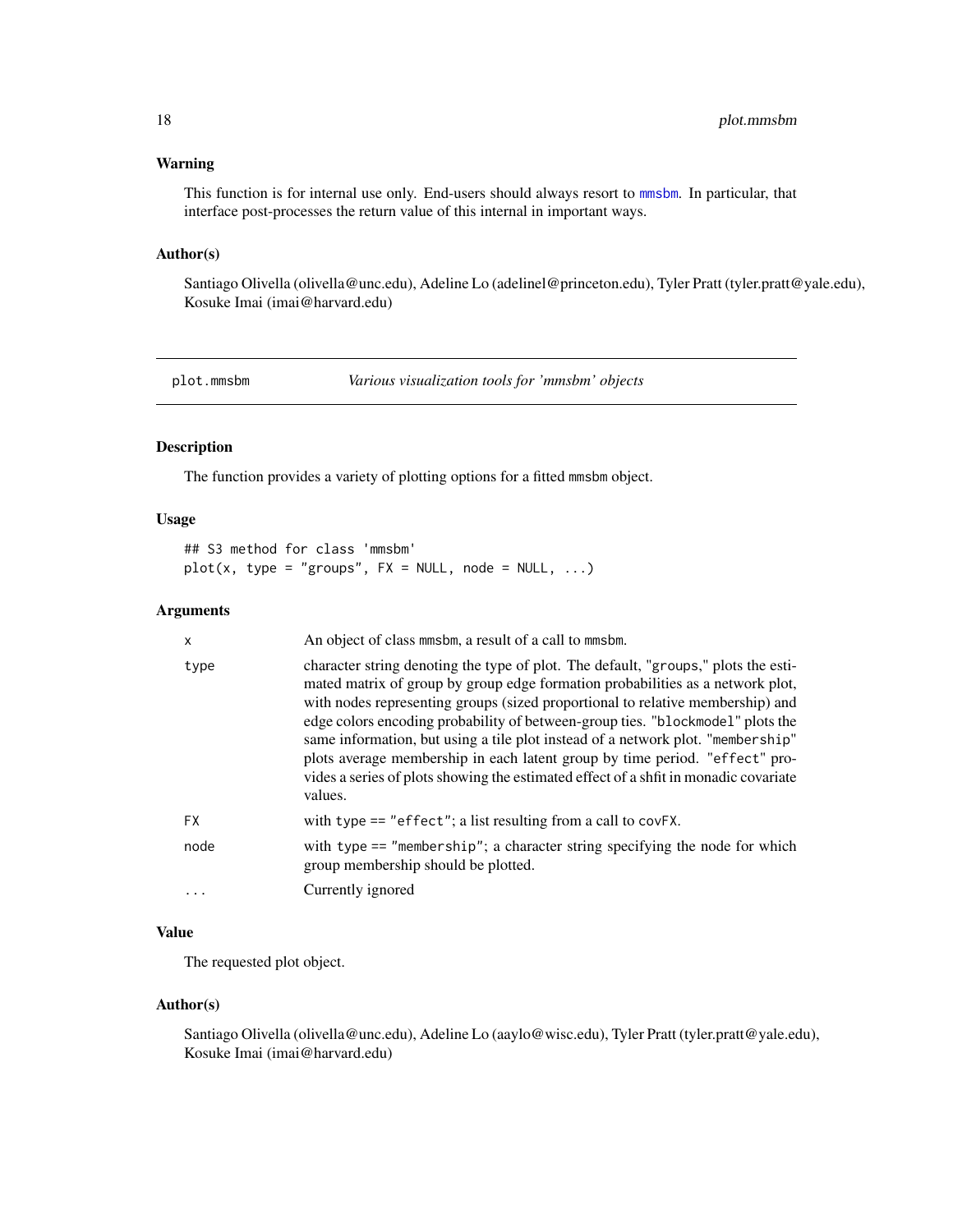# <span id="page-18-0"></span>predict.mmsbm 19

#### Examples

```
library(NetMix)
## Load datasets
data("lazega_dyadic")
data("lazega_monadic")
## Estimate model with 2 groups
lazega_mmsbm <- mmsbm(SocializeWith ~ Coworkers,
                      ~ School + Practice + Status,
                      senderID = "Lawyer1",
                      receiverID = "Lawyer2",
                      nodeID = "Lawyer",
                      data.dyad = lazega_dyadic,
                      data.monad = lazega_monadic,
                      n.blocks = 2,
                      mmsbm.control = list(seed = 123,conv\_tol = 1e-2,
                                           hessian = FALSE))
## Plot blockmodel as network
plot(lazega_mmsbm)
```
predict.mmsbm *Predict edges based on estimated mmsbm model*

#### Description

The function produces expected posterior edges based on estimated parameters and (optionally new) predictor data

# Usage

```
## S3 method for class 'mmsbm'
predict(
  object,
  new.data.dyad = NULL,
  new.data.monad = NULL,
  forceast = FALSE,type = c("link", "response", "mm"),
  ...
)
```
#### Arguments

object Object of class mmsbm. new.data.dyad An optional data.frame object. new.data.monad An optional data.frame object.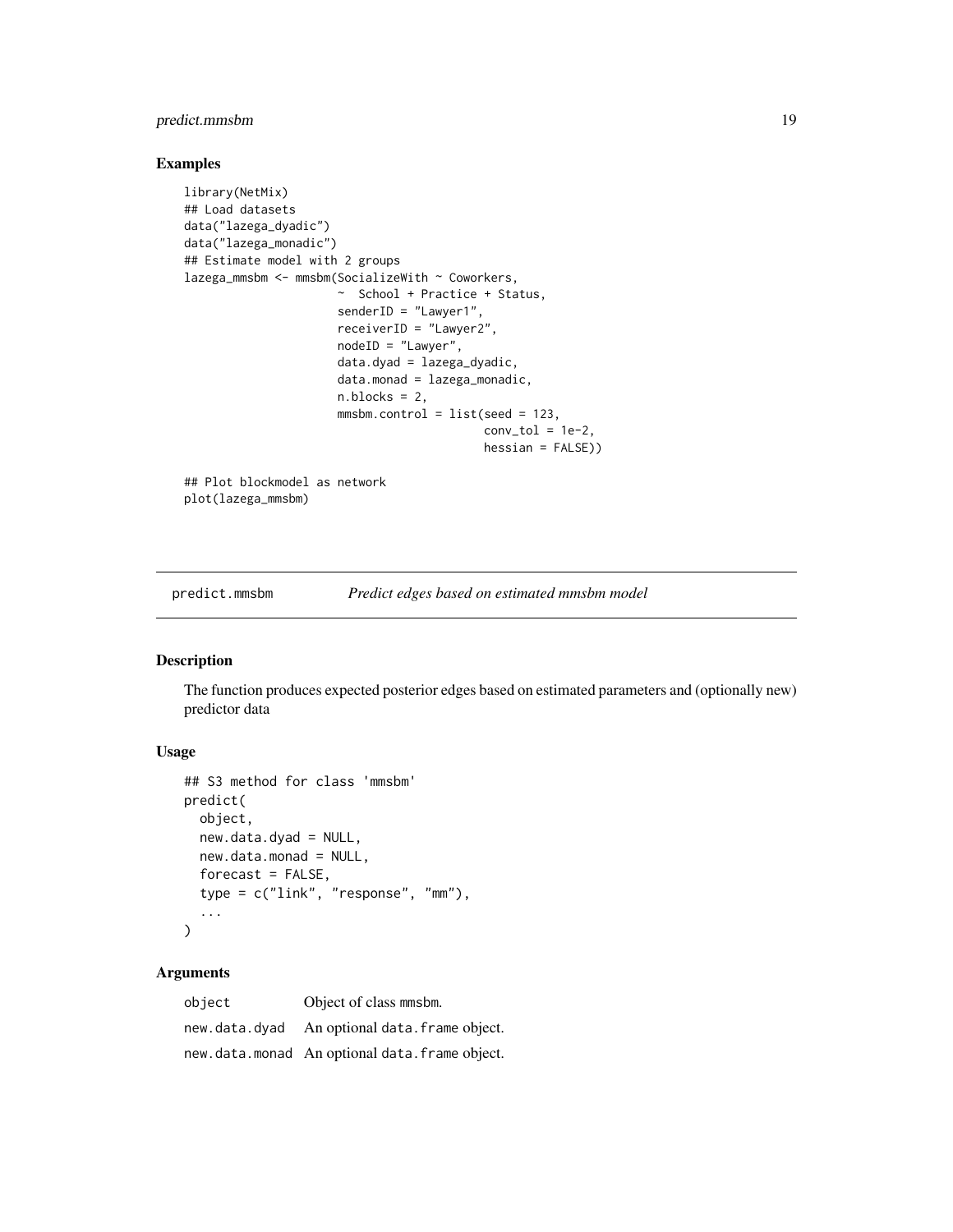<span id="page-19-0"></span>

| forecast | Boolean. Should prediction forcast one step into the future? Defaults to FALSE.                                                                                                                             |
|----------|-------------------------------------------------------------------------------------------------------------------------------------------------------------------------------------------------------------|
| type     | Character string. The default is to use the linear predictor of edges. The alter-<br>native "response" returns predicted probabilities. The alternative "mm" returns<br>predicted mixed-membership vectors. |
| $\cdots$ | Currently ignored                                                                                                                                                                                           |

# Value

If new.data.dyad = NULL, vector of length nrow(object\$dyadic.data). Else, vector of length nrow(new.data.dyad).

## Author(s)

Santiago Olivella (olivella@unc.edu), Adeline Lo (aylo@wisc.edu), Tyler Pratt (tyler.pratt@yale.edu), Kosuke Imai (imai@harvard.edu)

#### Examples

```
library(NetMix)
## Load datasets
data("lazega_dyadic")
data("lazega_monadic")
## Estimate model with 2 groups
lazega_mmsbm <- mmsbm(SocializeWith ~ Coworkers,
                      ~ School + Practice + Status,
                      senderID = "Lawyer1",
                      receiverID = "Lawyer2",
                      nodeID = "Lawyer",
                      data.dyad = lazega_dyadic,
                      data.monad = lazega_monadic,
                      n.blocks = 2,
                      mmsbm.control = list(seed = 123,
                                           conv\_tol = 1e-2,
                                           hessian = FALSE))
## Get in-sample predicted edge probabilities
lazega_preds <- predict(lazega_mmsbm, type = "response")
```
<span id="page-19-1"></span>simulate.mmsbm *Simulate a complete sociomatrix from an* mmsbm *object*

#### Description

The function generates one sample network from the posterior predictive of the model represented by a fitted mmsbm object.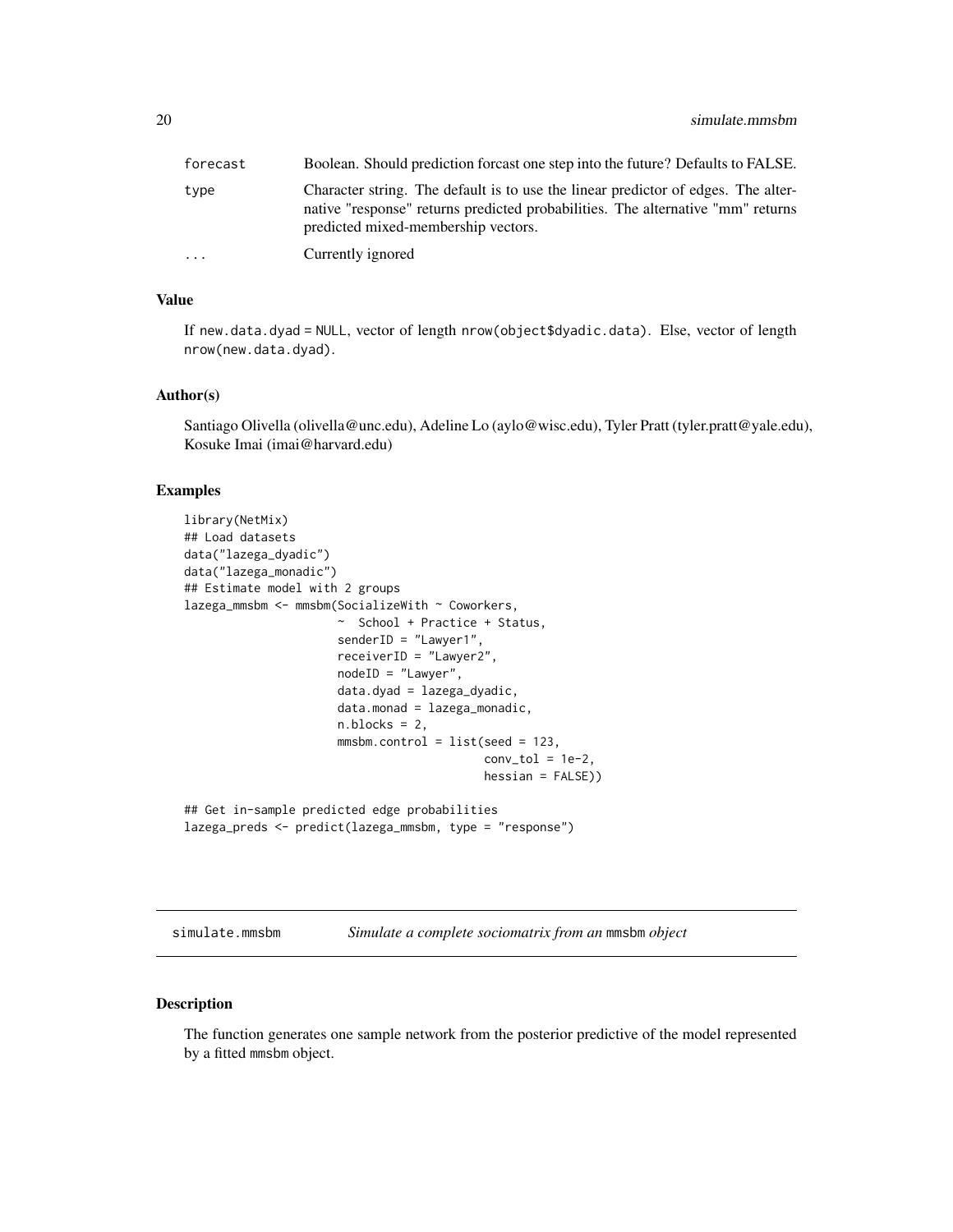# simulate.mmsbm 21

# Usage

```
## S3 method for class 'mmsbm'
simulate(
  object,
  nsim = 1,
  seed = NULL,
  new.data.dyad = NULL,
  new.data.monad = NULL,
  ...
\mathcal{E}
```
#### Arguments

| An object of class minsbin, a result of a call to minsbin                                                                          |
|------------------------------------------------------------------------------------------------------------------------------------|
| Number of networks to simulate                                                                                                     |
| RNG seed.                                                                                                                          |
| An optional data. Frame object. If not NULL, use these dyadic predictor values<br>instead of those used to fit the original model. |
| new.data.monad An optional data.frame object. See new.data.dyad.                                                                   |
| Currently ignored                                                                                                                  |
|                                                                                                                                    |

# Value

List of length nsim of simulated networks. If new.data.dyad = NULL, each element is a vector of length nrow(object\$dyadic.data). Else, vector of length nrow(new.data.dyad). If seed is not NULL, return object includes its value as attribute "seed".

### Author(s)

Santiago Olivella (olivella@unc.edu), Adeline Lo (aylo@wisc.edu), Tyler Pratt (tyler.pratt@yale.edu), Kosuke Imai (imai@harvard.edu)

# Examples

```
library(NetMix)
## Load datasets
data("lazega_dyadic")
data("lazega_monadic")
## Estimate model with 2 groups
lazega_mmsbm <- mmsbm(SocializeWith ~ Coworkers,
                      ~ School + Practice + Status,
                      senderID = "Lawyer1",
                      receiverID = "Lawyer2",
                      nodeID = "Lawyer",
                      data.dyad = lazega_dyadic,
                      data.monad = lazega_monadic,
                      n.blocks = 2,
                      mmsbm.control = list(seed = 123,conv\_tol = 1e-2,
```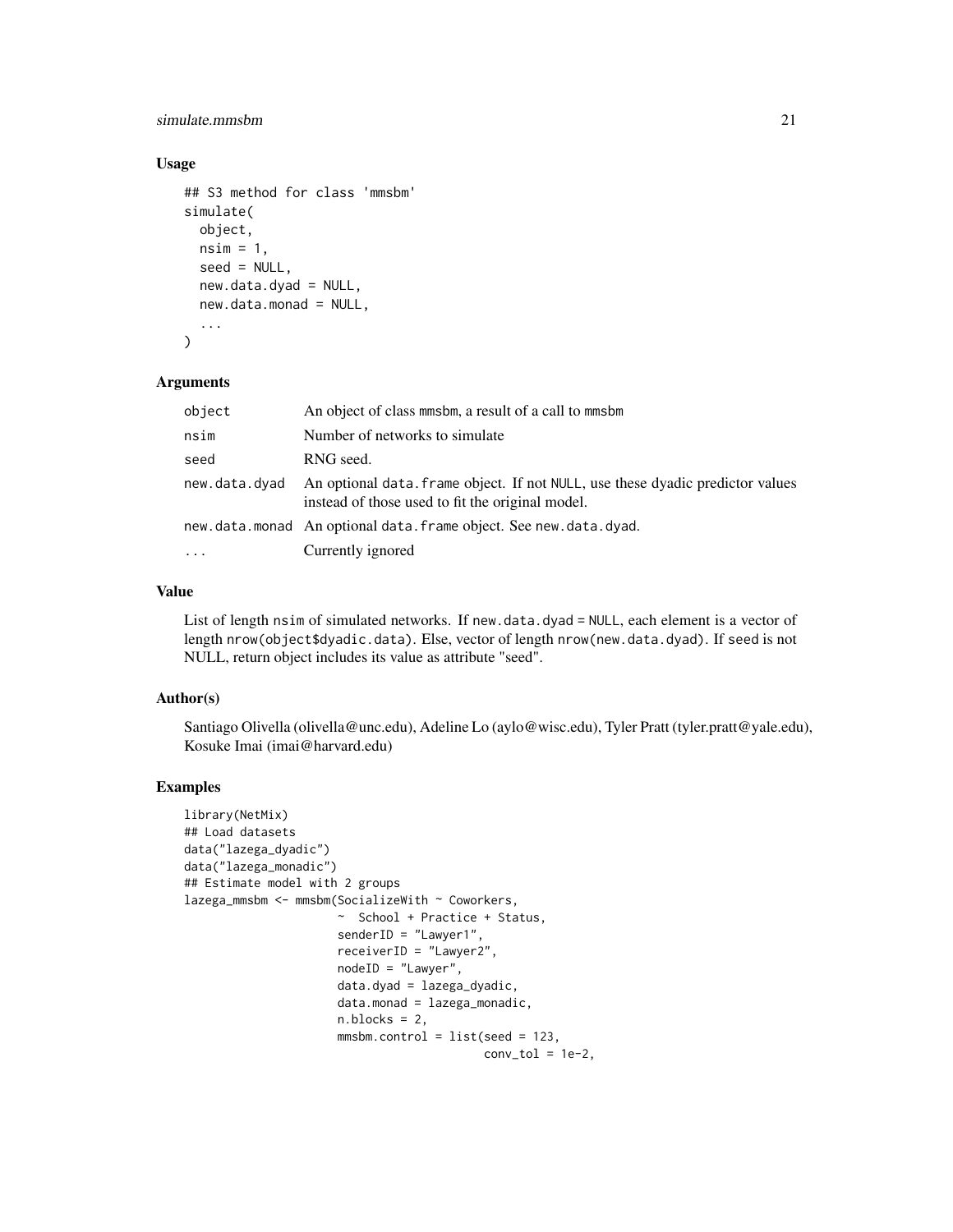```
hessian = FALSE))
```

```
## Simulate 5 new networks
lazega_sim <- simulate(lazega_mmsbm, nsim = 5, seed = 123)
```
summary.mmsbm *Summarize 'mmsbm' object*

#### Description

The function summarizes the output of a dynMMSBM model object

#### Usage

```
## S3 method for class 'mmsbm'
summary(object, ...)
```
#### Arguments

| object   | An object of class minsbin, a result of a call to minsbin. |
|----------|------------------------------------------------------------|
| $\cdots$ | Currently ignored                                          |

#### Value

List with named components:

- N Total number of dyad-time period observations.
- Number of Clusters Number of latent groups included in the dynMMSBM model.
- Percent of Observations in Each Cluster Average membership in each latent group, across all node-time periods.
- Edge Formation Probabilities n.groups by n.groups matrix of estimated edge formation probabilities between latent groups.
- Dyadic Coefficients Vector of estimated coefficient values for dyadic covariates.
- Monadic Coefficients Array of estimated coefficient values for monadic covariates. Has n. groups columns, and n.hmmstates slices.

Markov State Probabilities Average HMM state probabilities across all time periods.

#### Author(s)

Santiago Olivella (olivella@unc.edu), Adeline Lo (aylo@wisc.edu), Tyler Pratt (tyler.pratt@yale.edu), Kosuke Imai (imai@harvard.edu)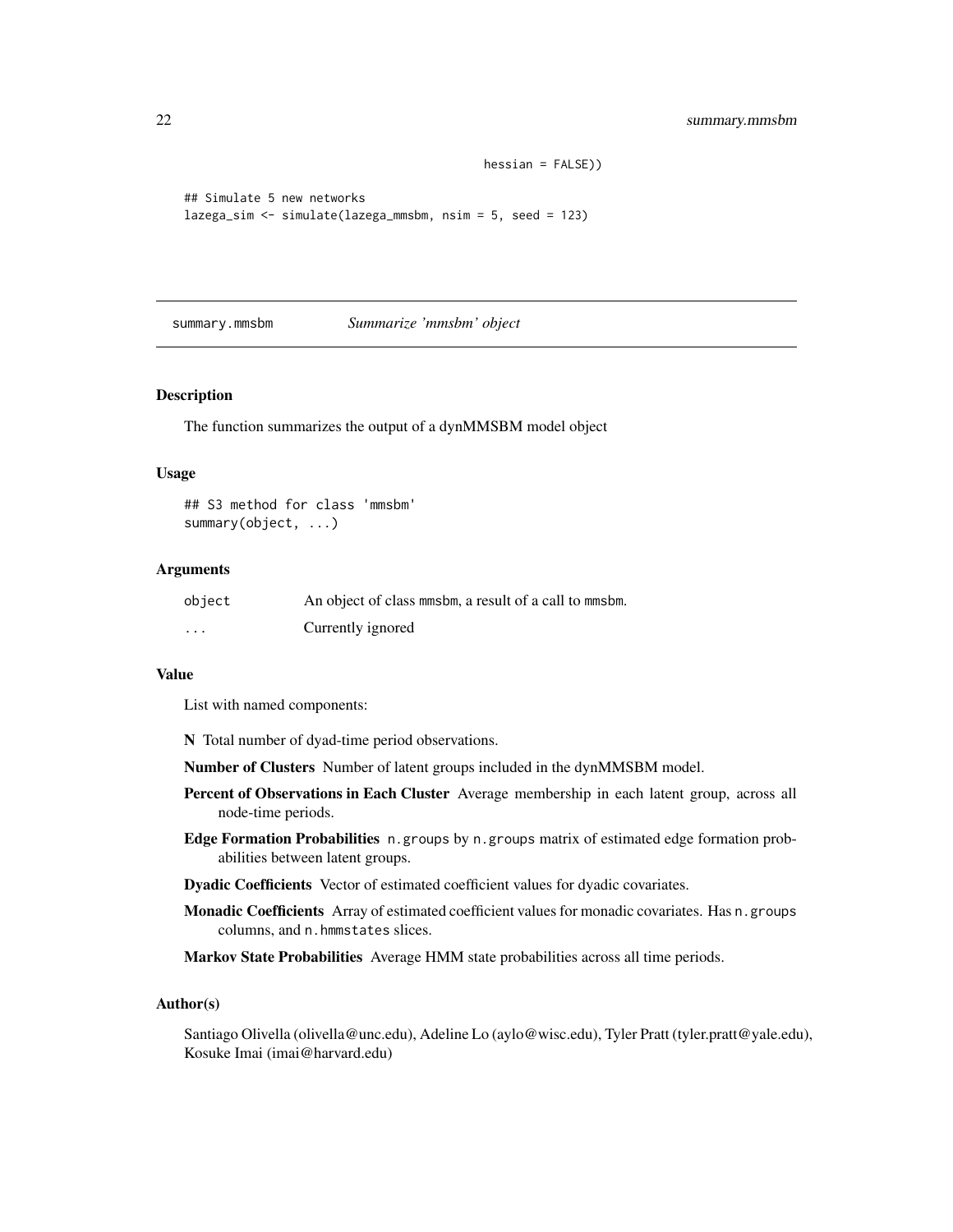# <span id="page-22-0"></span>vcov.mmsbm 23

# Examples

```
library(NetMix)
## Load datasets
data("lazega_dyadic")
data("lazega_monadic")
## Estimate model with 2 groups
lazega_mmsbm <- mmsbm(SocializeWith ~ Coworkers,
                      ~ School + Practice + Status,
                      senderID = "Lawyer1",
                      receiverID = "Lawyer2",
                      nodeID = "Lawyer",
                      data.dyad = lazega_dyadic,
                      data.monad = lazega_monadic,
                      n.blocks = 2,
                      mmsbm.control = list(seed = 123,
                                           conv\_tol = 1e-2,hessian = TRUE))
## Summarize estimated model
```
summary(lazega\_mmsbm)

```
vcov.mmsbm Extract Variance-Covariance Matrix for a Fitted mmsbm Object
```
### Description

Extract Variance-Covariance Matrix for a Fitted mmsbm Object

#### Usage

## S3 method for class 'mmsbm'  $vcov(object, param = "All", ...)$ 

#### Arguments

| object                  | An object of class minsbin, a result of a call to minsbin                                                                                           |
|-------------------------|-----------------------------------------------------------------------------------------------------------------------------------------------------|
| param                   | Character string, which set of parameters should the voov be extracted for? One<br>of "MonadCoef", "DyadCoef", "BlockModel" or "All" (the default). |
| $\cdot$ $\cdot$ $\cdot$ | Currently ignored                                                                                                                                   |

# Value

For param="All", named list of individual return components. For all other values of param, a numeric covariance matrix.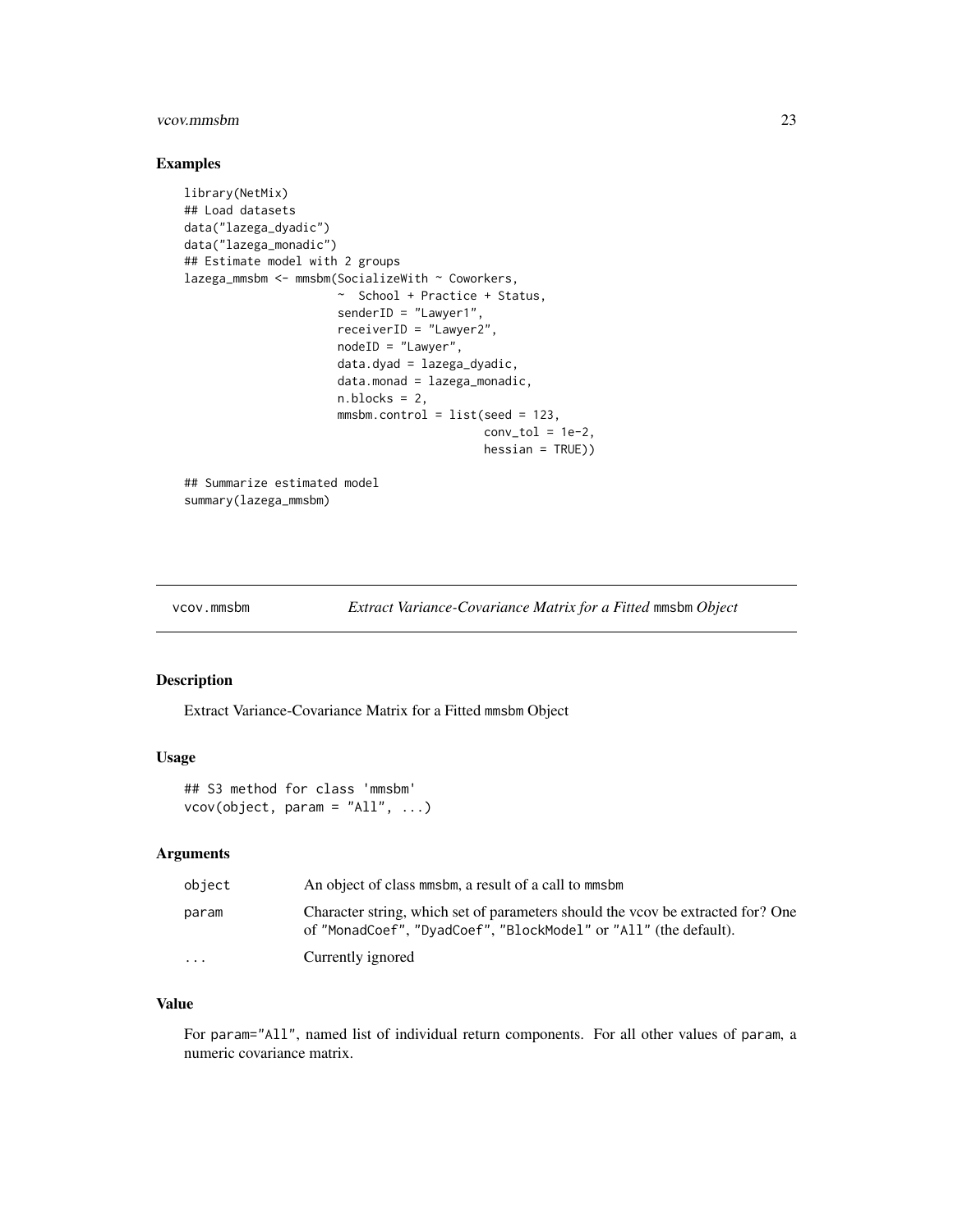# Author(s)

Santiago Olivella (olivella@unc.edu), Adeline Lo (aylo@wisc.edu), Tyler Pratt (tyler.pratt@yale.edu), Kosuke Imai (imai@harvard.edu)

# Examples

```
library(NetMix)
## Load datasets
data("lazega_dyadic")
data("lazega_monadic")
## Estimate model with 2 groups
lazega_mmsbm <- mmsbm(SocializeWith ~ Coworkers,
                     ~ School + Practice + Status,
                      senderID = "Lawyer1",
                      receiverID = "Lawyer2",
                      nodeID = "Lawyer",
                      data.dyad = lazega_dyadic,
                      data.monad = lazega_monadic,
                      n.blocks = 2,
                      mmsbm.control = list(seed = 123,
                                           conv\_tol = 1e-2,se_sim = 2)) # Usually requires more samples.
```
vcov(lazega\_mmsbm, "MonadCoef")